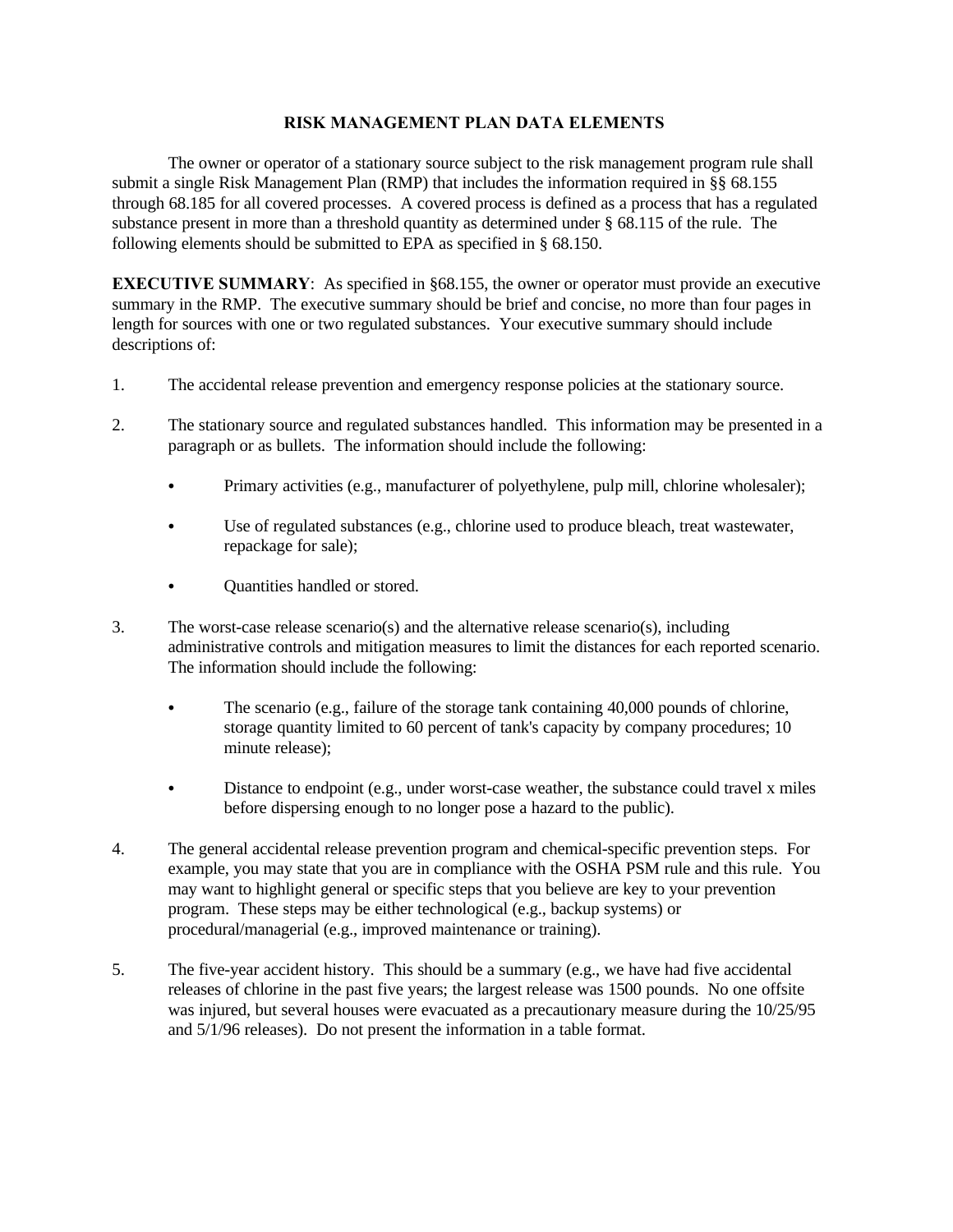- 6. The emergency response program (e.g., source has an emergency response plan, which has been coordinated with the community plan. The source hazmat team has conducted joint training and drills with the local fire department. Mention any public notification and alert systems).
- 7. Planned changes to improve safety.
- **1. REGISTRATION:** The owner or operator should complete a single registration for the entire source. The registration should cover all regulated substances handled in covered processes.
- **1.1 Source identification:** These fields indicate the location of the source and should be completed using street or local road designation. Do NOT use post office box numbers or rural box numbers.
	- **a. Name:** This is the name of the source, which may include the name of any parent company. The name should be specific to the site.
	- **b-f. Address (Street, City, County, State, Zip):** This is the location of the source using local street and road designations. Do not use post office box numbers or rural box numbers. This is **not** a mailing address.
	- **g-h. Latitude and Longitude:** Latitude is the distance north or south of the equator. Longitude is the distance east or west of the prime meridian. Latitude and longitude are measured in degrees, minutes, and seconds. The best tool for determining your latitude and longitude measurements are U.S. Geological Survey (USGS) topographic quadrangle maps.
- **1.2 Source Dun and Bradstreet number:** This is an identification number that allows your business to be cross referenced to various business information. Dun & Bradstreet is a service mark for an agency furnishing subscribers with information as to the financial standing and credit rating of a business. You may be able to obtain this number from your finance department. Not all sources will have a Dun & Bradstreet number.
- **1.3 Name and Dun and Bradstreet Number of corporate parent company (if applicable):** These fields provide information about the source's parent company.
	- **a. Name of corporate parent company (if applicable):** The parent company is the corporation or other business entity that owns at least 50 percent of the voting stock of another company.
	- **b. Dun and Bradstreet number of corporate parent company (if applicable):** This is an identification number that allows the parent company to be cross referenced to various business information. Not all sources will have a Dun & Bradstreet number.
- **1.4 Owner/operator:** This section contains information about the person who owns or operates the source. The owner or operator means any person who owns, leases, operates, controls, or supervises a stationary source.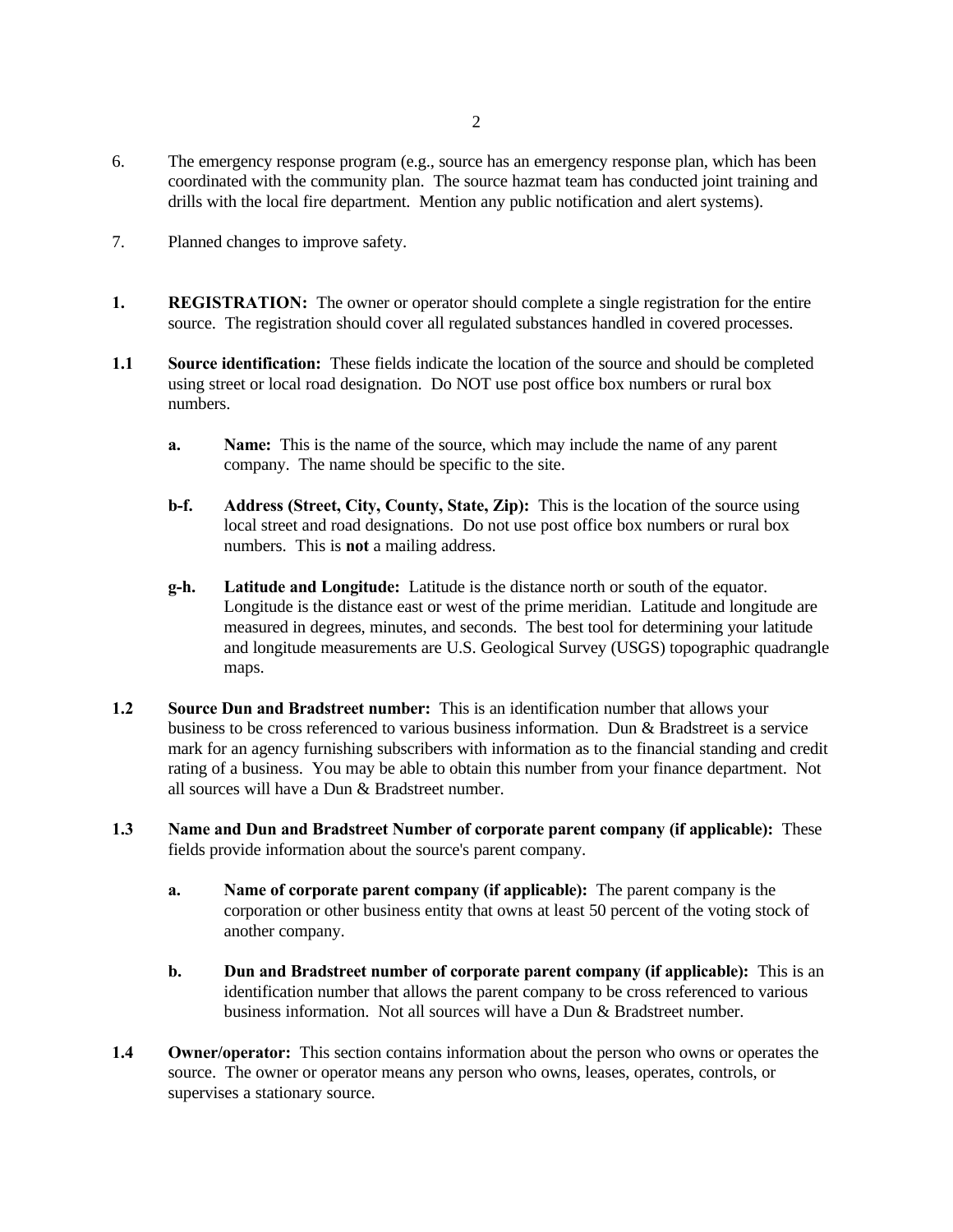- **a. Name:** This is the name of the person who owns or operates the source. This owner/operator is the highest ranking company executive on-site. Unmanned sources should supply the name of the executive responsible for the source.
- **b. Phone:** This is the business phone number for the owner or operator.
- **c. Mail Address:** This is the business mailing address for the owner or operator of the source. Please use post office box numbers or rural box numbers, as appropriate, and the proper zip code to correctly identify the owner's or operator's mailing address.
- **1.5 Name and title of person responsible for part 68 implementation:** This is the person designated under § 68.15. This item is not applicable to a source with only Program 1 processes.

### **1.6 Emergency contact:**

- **a. Name:** This is the name of the person who has been designated as the emergency contact for the source. This person should be knowledgeable about the site and any emergency plans and be able to mitigate a release, fight a fire, or direct response personnel conducting such tasks. This person should be an employee (or a contract employee) of the source. The emergency contact may be the owner or operator of the source.
- **b. Title:** The title or job classification of the emergency contact..
- **c. Phone:** This is the phone number where the emergency contact can be reached during normal working hours. It is probably the phone number of the source. If the source does not have a phone number, you may either use the business phone number of the emergency contact, the phone number of the dispatcher, or the phone number of customer service.
- **d. 24-hour Phone:** This is the phone number where the emergency contact can be reached during non-working hours. It is probably the home phone number of the emergency contact or a 24-hour emergency notification "beeper" service.
- **1.7 For each covered process:** Provide the chemical name, CAS number, quantity, SIC code, and program level for each covered process at the source.
	- **1. Chemical Name:** The name of the regulated chemical. Space is provided to list all regulated chemicals present about the threshold quantity in a process at the source. *Note: See 40 CFR Part 68 "List of Regulated Substances and Thresholds for Accidental Release Prevention and Risk Management Programs."*
	- **2. CAS number:** The Chemical Abstract Service registry number for the chemical.
	- **3. Quantity:** The maximum inventory quantity of each regulated substance or mixture in the process in pounds to two significant digits.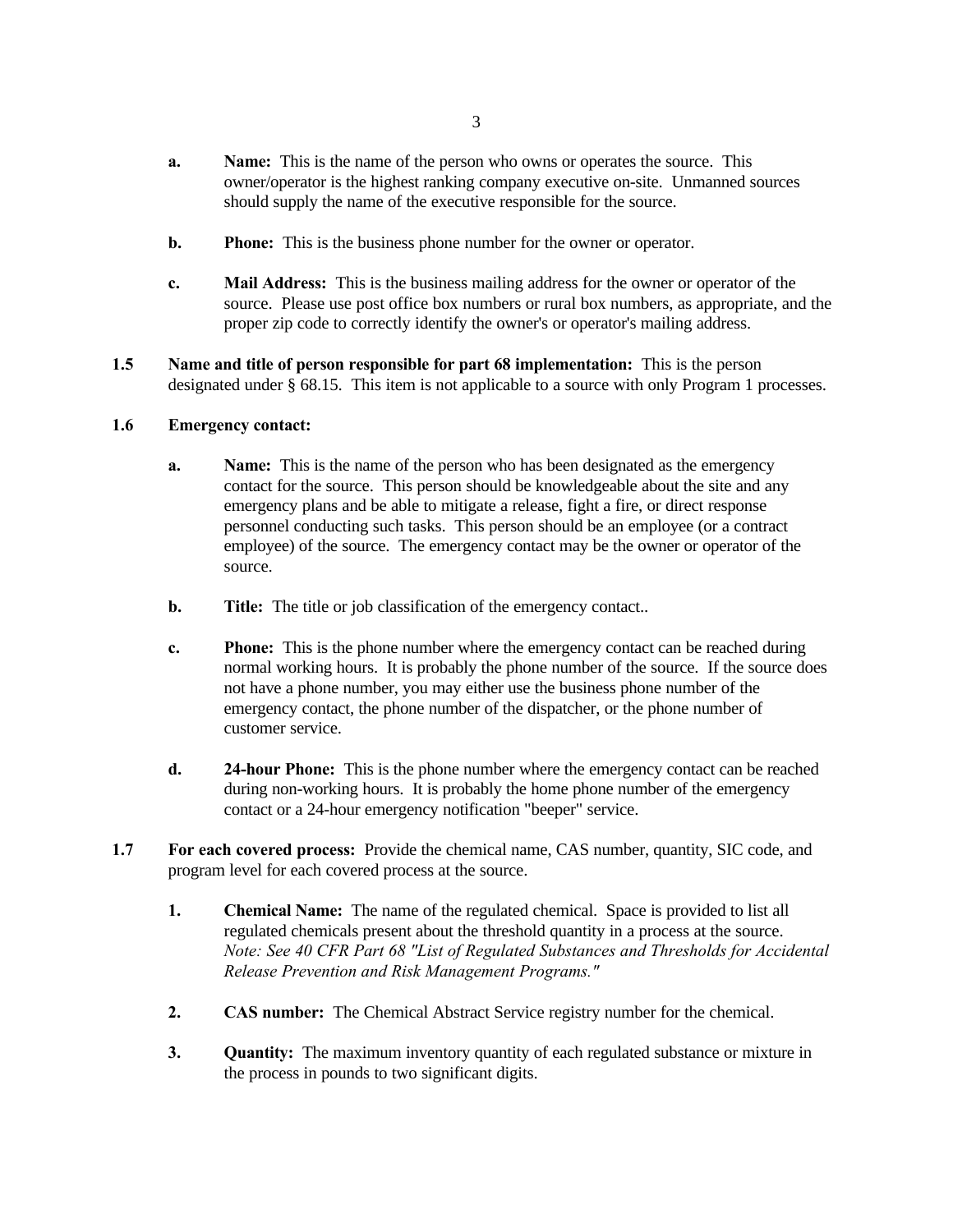- **4. SIC Code:** The four-digit Standard Industrial Classification (SIC) Code is the federal government category of business activity. See Standard Industrial Classification Manual, Office of Management and Budget, U.S. Government Printing Office, Washington, D.C. The four-digit SIC code should be applicable to the process, not the source as a whole.
- **5. Program level:** Enter either Program 1, 2, or 3 to identify with which program the process complies.
- **1.8 EPA Identifier:** This will be the key identifier number [reserved pending key identifier rule]
- **1.9 Number of full-time employees:** This is the number of full-time equivalent workers. Part-time or seasonal workers can be added together to approximate an equivalent full-time worker. Parttime and seasonal workers should be weighted against a full-time work schedule. For example, a part-time worker who works 30 hours per week is 3/4 of a full-time worker, and a seasonal worker who works 3 months per year is 1/4 of a full-time worker.
- **1.10 Covered by:** Indicate with a check mark whether the source is covered by the following regulatory programs.
	- **a. OSHA PSM:** The OSHA Process Safety Management Standard, codified at 29 CFR 1910.119, is similar to the Program 3 prevention program, and is designed to protect workers from the effects of accidental releases of hazardous substances. Note that this question covers all processes at your source; if any process at your source is subject to OSHA PSM, you must answer yes even if the PSM process is not covered by this rule.
	- **b. EPCRA section 302:** This question refers to the Emergency Planning and Community Right-to-Know-Act, which requires notification of local authorities of the presence of certain Extremely Hazardous Substances listed in 40 CFR 302. If you have a toxic regulated substance about the threshold quantity in a process, you are subject to EPCRA section 302. If you are covered for only flammable regulated substances, you are not subject to 40 CFR 355 for those substances, although you may be for toxic substances not affected by this rule.
	- **c. CAA Title V operating permit:** State and local operating permit programs are required under Title V of the Clean Air Act (40 CFR Part 70). Title V requires major sources of air pollution to receive permits, pay fees to cover costs of administering the program, and sign a binding certification of compliance on all permit applications and documents.
- **1.11 Last safety inspection:** Record the date of the last safety inspection of your source and check the appropriate agency (OSHA, State OSHA, EPA, State EPA, Fire department, Other, or not applicable) that performed the inspection.
- **2. TOXICS: WORST CASE:** Complete once for each Program 1 process containing a regulated toxic, and once to represent all regulated toxic substances held above the threshold quantity in Program 2 and Program 3 processes. In addition, you may need to complete additional worstcase release scenario(s) for a hazard class if a worst case release from another process within the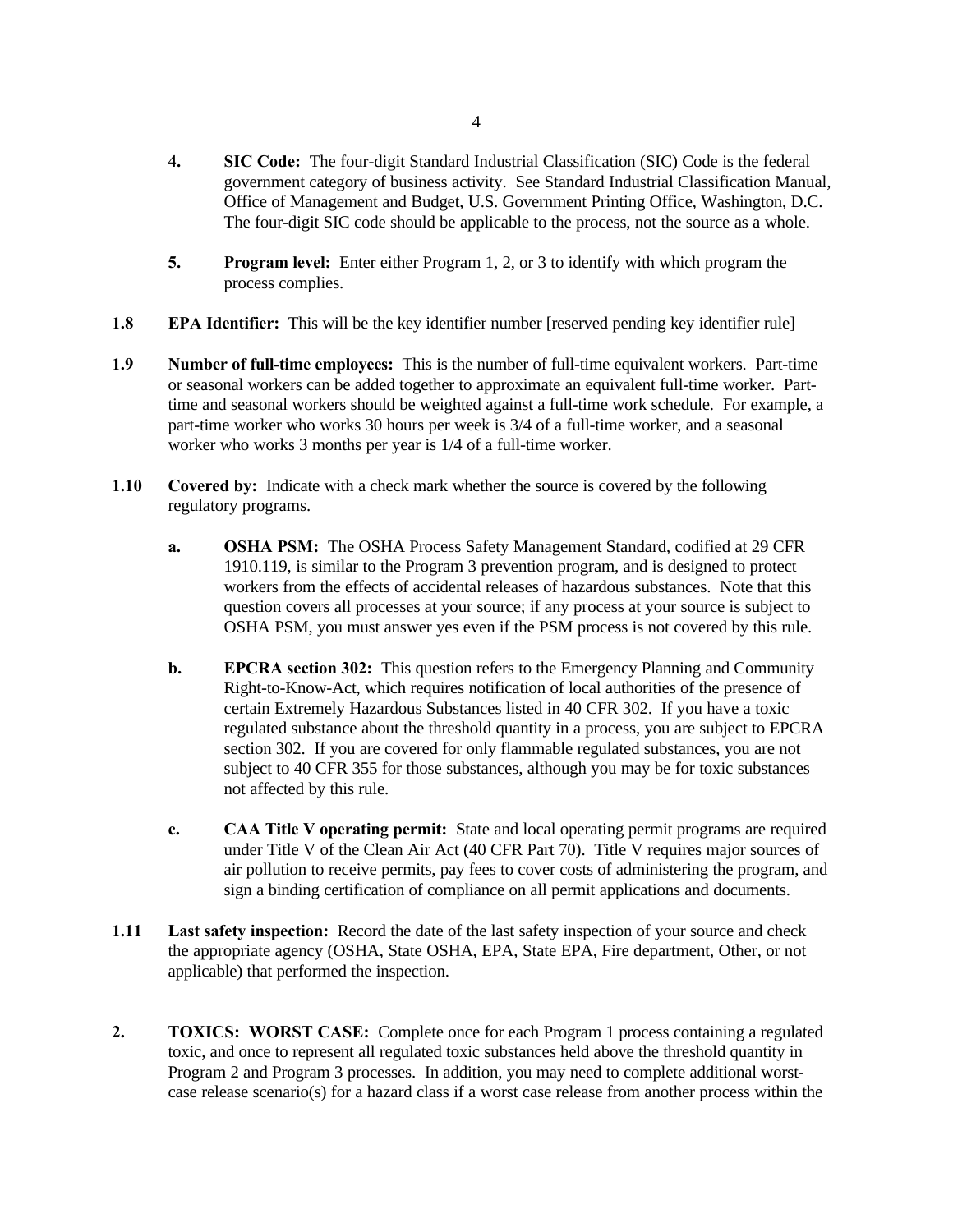source potentially affects public receptors different from those potentially affected by the worstcase release reported. See the RMP Offsite Consequence Analysis (OCA) Guidance for more information on determining your worst-case release scenarios.

- **2.1 Chemical name:** The name of the regulated chemical evaluated in the worst-case scenario.
- **2.2 Physical state:** Indicate with a check mark the physical state of the chemical as it is released in the scenario.
	- **a. Gas:** Indicate with a check if the chemical is a gas.
	- **b. Liquid:** Indicate with a check if the chemical is a liquid.
- **2.3 Results based on:** Indicate with a check mark whether you used the reference tables provided in the RMP OCA guidance or conducted modelling to calculate your worst-case release. If you performed modelling, you must also indicate which model was used.
- **2.4 Scenario:** Indicate with a check mark which of the following release scenarios describes your worst-case release scenario.
	- **a. Explosion:** A rapid chemical reaction with the production of noise, heat, and violent expansion of gasses.
	- **b.** Fire: A product (e.g., fuel) in a state of combustion.
	- **c. Toxic gas release:** A release of the substance in a vapor state.
	- **d. Liquid spill and vaporization:** A release of the substance in a liquid state with subsequent vaporization.
- **2.5 Quantity released:** Indicate the quantity of the chemical released during the worst-case release in pounds.
- **2.6 Release rate:** Indicate the rate of release in pounds per minute.
- **2.7 Release duration (if modeled):** Indicate the length of time in minutes for the vessel, pipeline, or other location of the regulated substance to release all of its contents. For gasses, the duration is 10 minutes.
- **2.8 Wind speed:** This is 1.5 meters per second unless you can demonstrate that local meteorological data applicable to the source show a higher minimum wind speed at all times during the last three years. If you can demonstrate higher minimums existed at all times, these minimums may be used. Provide wind speed in meters per second.
- **2.9 Stability class:** This is an "F" stability class unless you can demonstrate that local meteorological data applicable to the source show a less stable atmosphere at all times. If you can demonstrate less stable conditions existed at all times, these minimums may be used.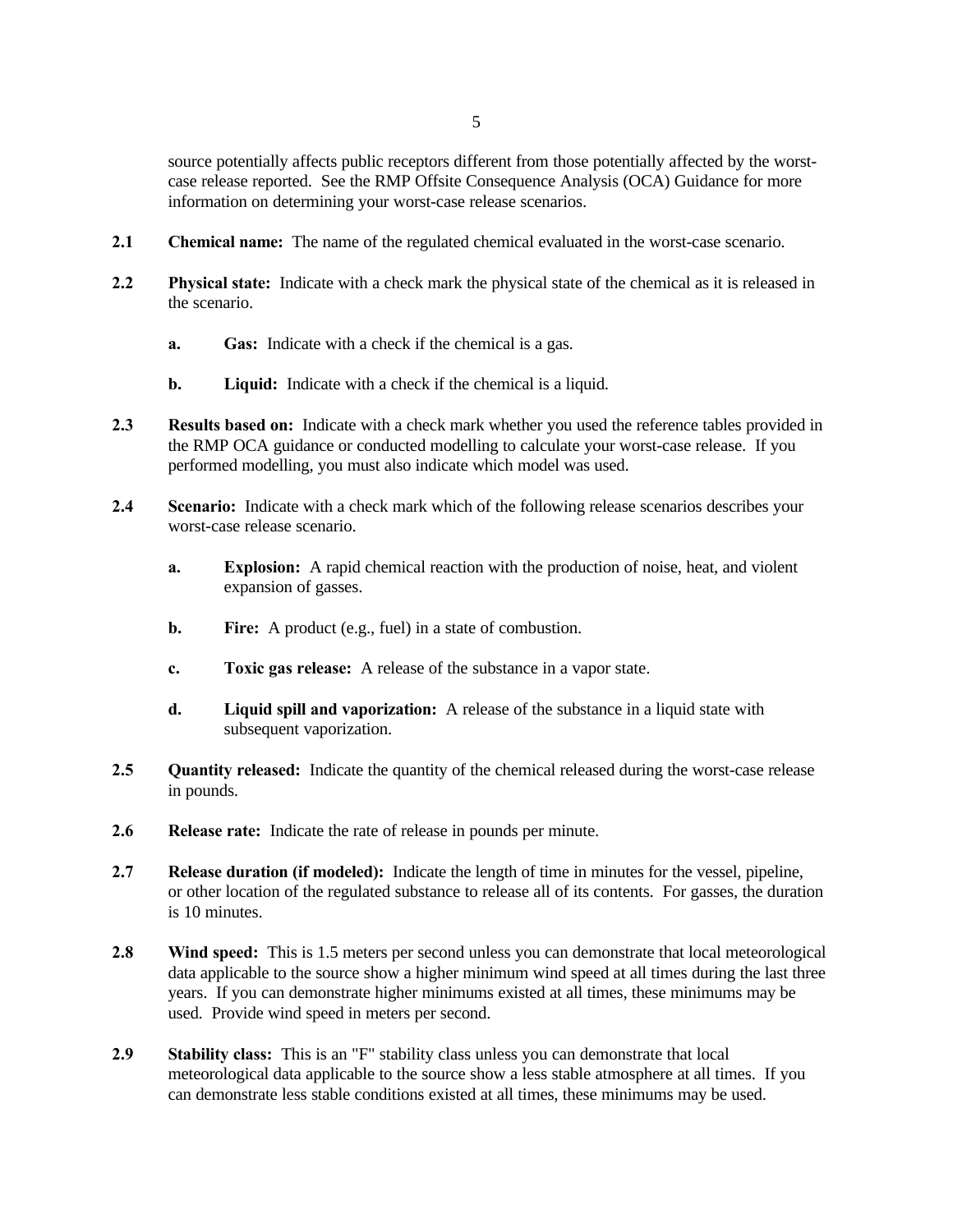- **2.10 Topography (check one):** Indicate with a check mark whether the local topography is urban or rural. Urban means that there are many obstacles in the immediate area; obstacles include buildings or trees. Rural means that there are few buildings or other obstacles in the immediate area.
- **2.11 Distance to endpoint:** Indicate the distance to the endpoint in miles for the chemical, using the endpoint specified for the chemical in Appendix A of the risk management program rule.
- **2.12 Residential population within distance:** Indicate the population within the distance to the endpoint as specified in question 11 of this section. Populations should be estimated within a circle with a center at the point of the release and a radius determined by the distance to the endpoint. Populations estimated need only include residential populations and may be rounded to two significant digits (e.g., 5,500, 11,000).
- **2.13 Public receptors:** These are the public receptors within the distance to the endpoint specified in the worst-case release. Public receptor means locations offsite where members of the public may be exposed to toxic concentrations, radiant heat, or overpressure as a result of an accidental release. Residences, institutions, industrial, office, and commercial buildings, parks, or recreational areas inhabited or occupied by the public at any time without restriction by the source are public receptors. You do not need to list specific locations or estimate populations at these locations. The presence of these receptors may be determined by using local street maps. Check all that apply.
	- **a. Schools:** Public and private elementary, secondary, or higher education schools.
	- **b. Residences**
	- **c. Hospitals**
	- **d. Prisons**
	- **e. Public recreational areas or arenas:** These include stadiums, parks, and public pools.
	- **f. Major commercial, office or industrial areas:** Industrial parks, office buildings, shopping malls, commercial areas.
- **2.14 Environmental receptors within distance:** Environmental receptors should be identified within a circle with a center at the point of the release and a radius determined by the distance to the endpoint. Environmental receptor means natural areas, such as national or state parks, forests, or monuments; officially designated wildlife sanctuaries, preserves, refuges, or areas; and federal wilderness areas that could be exposed at any time to toxic concentrations, radiant hear, or overpressure as a result of an accidental release and that can be identified on local U.S. Geological Survey maps. Check all that apply.
	- **a. National or state parks, forests, or monuments**
	- **b. Officially designated wildlife sanctuaries, preserves, or refuges**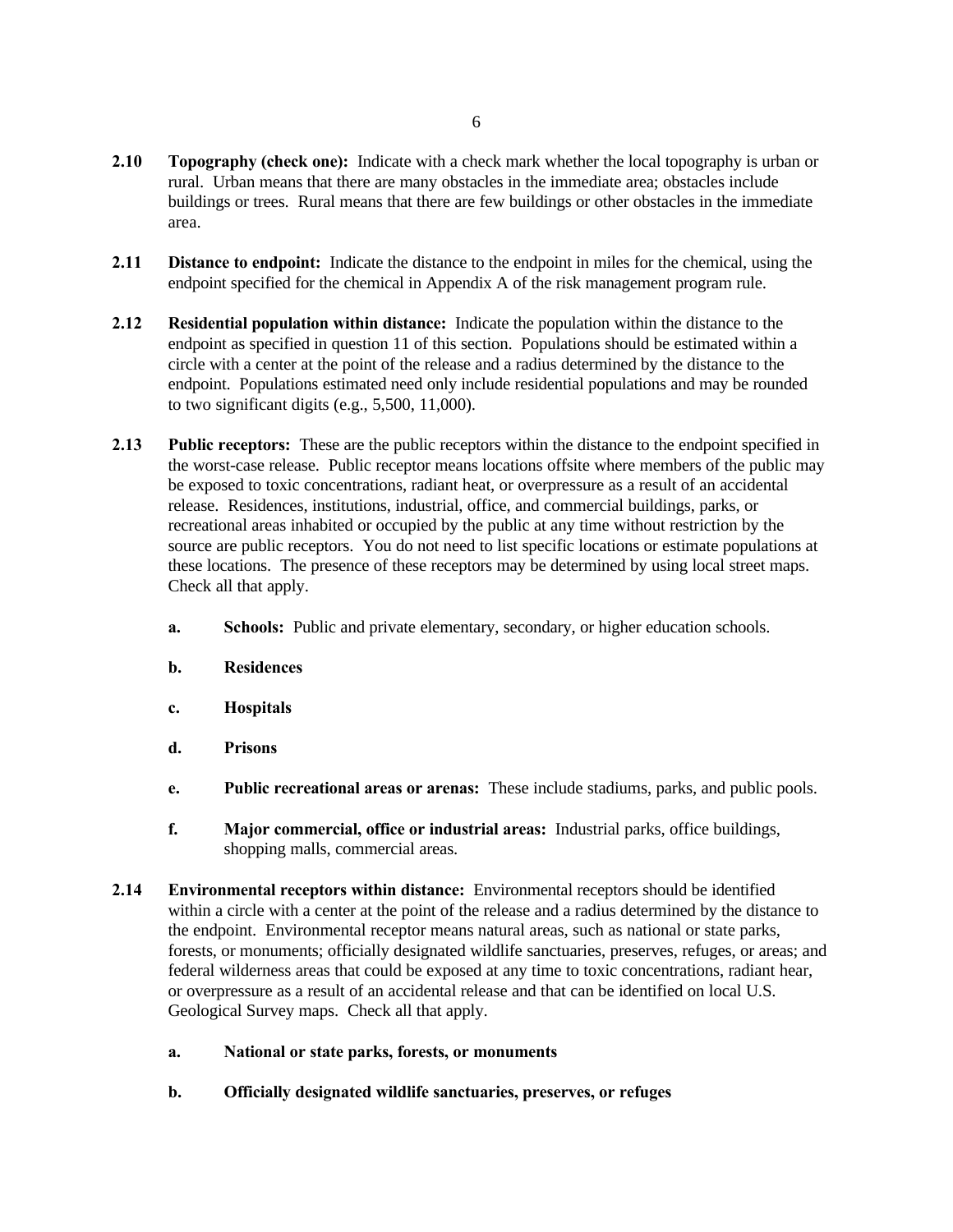### **c. Federal wilderness areas**

- **2.15 Passive mitigation considered:** Mitigation means specific activities, technologies, or equipment designed or deployed to capture or control substances upon loss of containment to minimize exposure of the public or the environment. Passive mitigation means equipment, devices, or technologies that function without human, mechanical, or other energy input. Check all that were considered in defining the release quantity or rate to the worst-case scenario.
	- **a. Dikes:** A low wall that acts as a barrier to prevent a spill from spreading.
	- **b. Enclosures:** Physical containment of the release within a structure (e.g., a building).
	- **c. Berms:** A mound or wall of earth at the top or bottom of a slope that prevents a spill from spreading.
	- **d. Drains:** A channel that carries off surface water.
	- **e. Sumps:** A pit or tank that catches liquid runoff for drainage or disposal.
	- **f. Other (specify)**
- **3. TOXICS: ALTERNATIVE RELEASES:** Complete for each toxic regulated substance held above the threshold quantity in a Program 2 or Program 3 process.
- **3.1 Chemical:** The name of the regulated chemical evaluated in the alternative release scenario.
- **3.2 Physical state:** Indicate with a check mark the physical state of the chemical as it is released in the scenario. See question 2.2 of this guidance for an explanation of each physical state.
- **3.3 Results based on:** Indicate with a check mark whether you used the reference tables provided in the OCA guidance or conducted modelling to calculate your worst-case release. If you performed modelling, you must also indicate which model was used.
- **3.4 Scenario (check one):** Indicate with a check mark which of the following scenarios describes your alternative release scenario.
	- **a. Transfer Hose Failure:** Failure of the connection between two or more vessels.
	- **b. Pipe Leak:** Release through a rupture in a pipe.
	- **c. Vessel Leak:** Release through a rupture in a vessel.
	- **d. Overfilling:** Release due to filling a pipe, vessel, or other container past its capacity.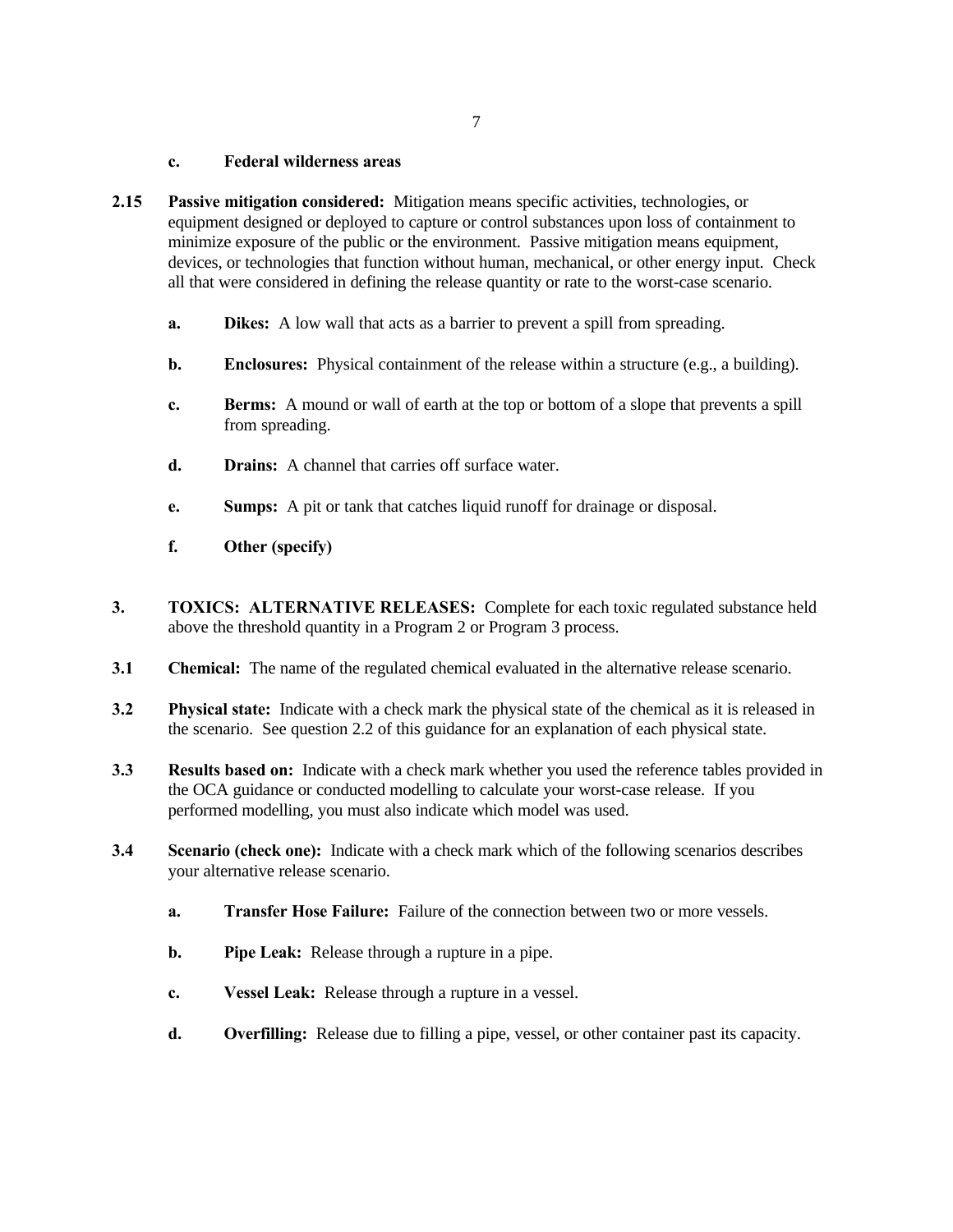- **e. Rupture Disk/Relief Valve:** Release due to failure of a rupture disk/relief valve to function properly. A rupture disk/relieve valve is a valve that relieves pressure beyond a specified limit and recloses upon return to normal operating conditions.
- **f. Excess Flow Valve Failure:** Release caused by the failure of excess flow device to function properly and prevent surges from reaching downstream equipment.
- **g. Other (specify)**
- **3.5 Quantity released:** Indicate the quantity of the chemical released during the alternative release scenario in pounds.
- **3.6 Release rate:** Indicate the rate of release in pounds per minute.
- **3.7 Release duration:** Indicate the length of time in minutes for the vessel, pipeline, or other location of the regulated substance to release the quantity indicated in question 3.5.
- **3.8 Wind speed:** If you use the RMP OCA guidance, list 3 m/s. If you modeled your scenario indicate the wind speed used. This wind speed should be the average daily wind speed based on annual data collected at your site or at a local meteorological station.
- **3.9 Stability class:** If you use the RMP OCA guidance, list "D" stability. If you modeled your scenario indicate the stability used. The stability should be the average daily stability based on annual data collected at your site or at a local meteorological station.
- **3.10 Topography (check one):** Indicate with a check mark whether the local topography is urban or rural. Urban means that there are many obstacles in the immediate area; obstacles include buildings or trees. Rural means that there are few buildings or other obstacles in the immediate area.
- **3.11 Distance to endpoint:** Indicate the distance to the endpoint in miles for the chemical, using the endpoint specified for the chemical in Appendix A of the risk management program rule.
- **3.12 Residential population within distance:** Indicate the population within the distance to the endpoint as specified in question 11 of this section. Populations should be estimated within a circle with a center at the point of the release and a radius determined by the distance to the endpoint. Populations estimated need only include residential populations and may be rounded to two significant digits (e.g.,  $5,500, 11,000$ ).
- **3.13 Public receptors:** These are the public receptors within the distance to the endpoint specified in the alternative release. Check all that apply. See question 2.13 of this guidance.
- **3.14 Environmental receptors within distance:** Environmental receptors should be identified within a circle with a center at the point of the release and a radius determined by the distance to the endpoint. Check all that apply. See question 2.14 of this guidance.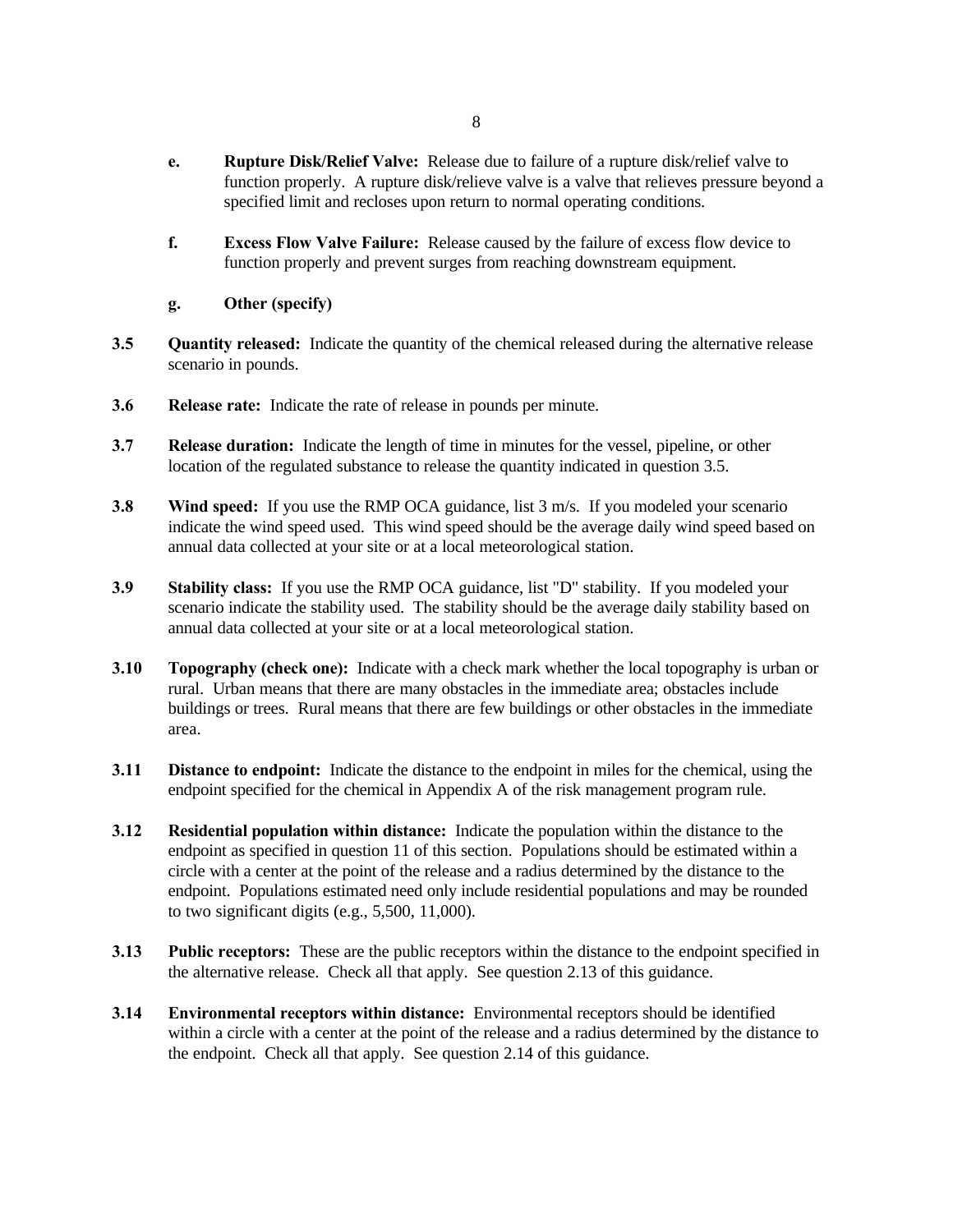- **3.15 Passive mitigation considered:** Mitigation means specific activities, technologies, or equipment designed or deployed to capture or control substances upon loss of containment to minimize exposure of the public or the environment. Passive mitigation means equipment, devices, or technologies that function without human, mechanical, or other energy input. Check all that were considered in defining the release quantity or rate of the alternative release scenario. See question 2.15 of this guidance.
- **3.16 Active mitigation considered:** Mitigation means specific activities, technologies, or equipment designed or deployed to capture or control substances upon loss of containment to minimize exposure of the public or the environment. Active mitigation means equipment, devices, or technologies that need human, mechanical, or other energy input to function. Check all that were considered in defining the release quantity or rate of the alternative release scenario.
	- **a. Sprinkler Systems:** A system for protecting a building against fire by means of overhead pipes which convey an extinguishing fluid through heat activated outlets.
	- **b. Deluge Systems:** A system to overflow an area of a release with water or other extinguishing fluid.
	- **c. Water Curtain:** A spray of water from a horizontal pipe through nozzles, the curtain may be activated manually or automatically.
	- **d. Neutralization:** Making a toxic chemical harmless through chemical reaction.
	- **e. Excess Flow Valve:** A system for diverting overflow.
	- **f. Flares:** A device for disposing of combustible gases from a chemical process by burning them in the open.
	- **g. Scrubbers:** A pre-release protection measure that uses water or aqueous mixtures containing scrubbing reagents to remove discharging liquids and possibly also treating the discharging chemical.
	- **h. Emergency Shutdown Systems:** Controls that are triggered when process limits are exceeded and that shut down that process.
	- **i. Other (specify)**
- **4. FLAMMABLES: WORST CASE:** Complete once for each Program 1 process, and once to cover all flammables held above the threshold quantity in Program 2 or Program 3 processes. See the RMP Offsite Consequence Analysis (OCA) Guidance for more information on determining your worst-case release scenarios.
- **4.1 Chemical:** The name of the regulated chemical evaluated in the worst-case scenario.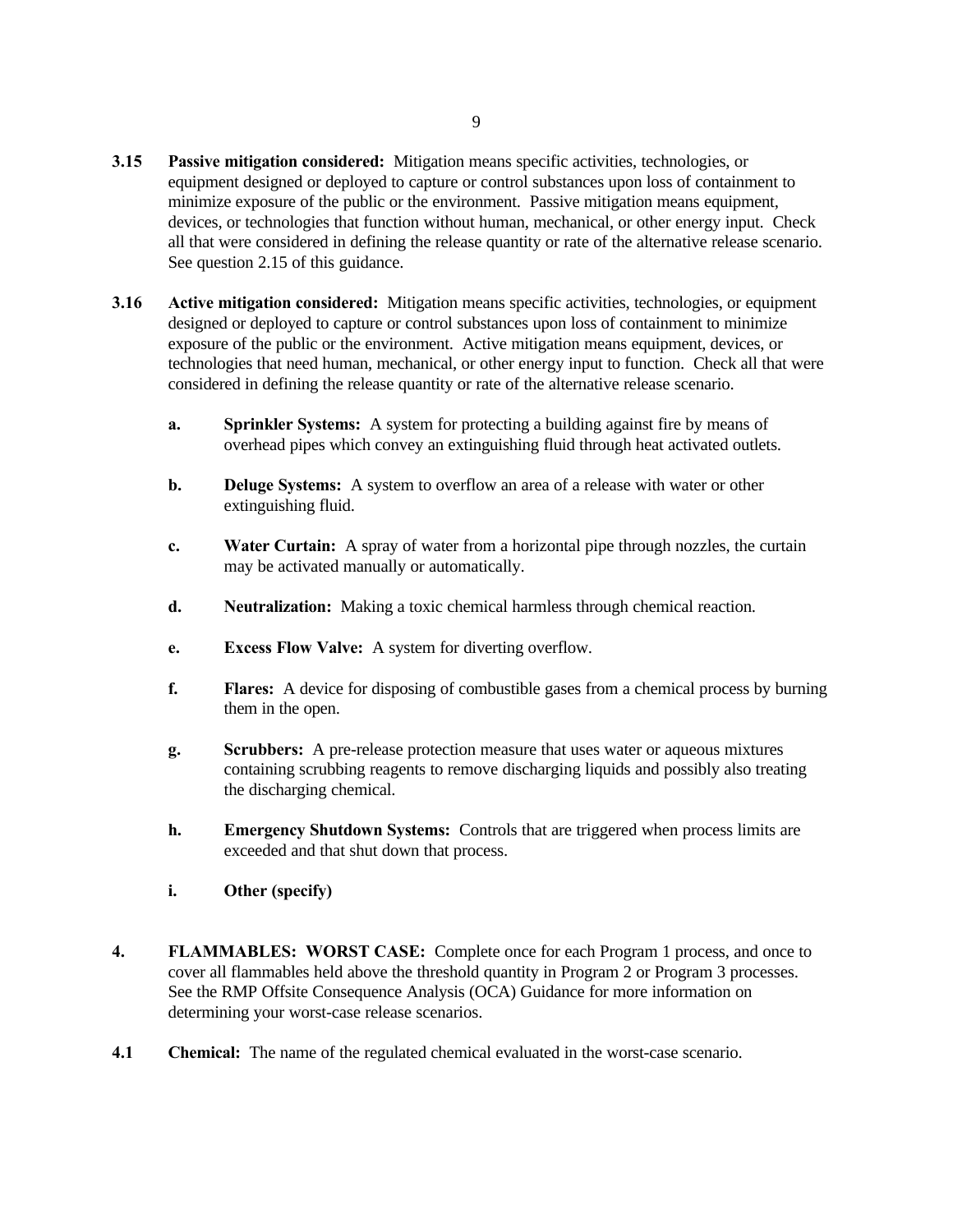- **4.2 Results based on (check one):** Indicate with a check mark whether you used the reference tables provided in the OCA guidance or conducted modelling to calculate your worst-case release. If you performed modelling, you must also indicate which model was used.
- **4.3 Scenario (check one):** Indicate with a check mark which of the following release scenarios is appropriate to describe your worst-case release scenario. Generally the worst-case release scenario is a vapor cloud explosion.
	- **a. Vapor Cloud Explosion:** An explosion of a cloud made of a mixture of a flammable vapor or gas with air.
	- **b. Fireball:** The atmospheric burning of a fuel-air cloud in which the energy is mostly emitted in the form of radiant heat. As buoyancy forces of the hot gases begin to dominate, the burning cloud rises and becomes spherical in shape. Often caused by the ignition of a vapor cloud of a flammable substance.
- **4.4 Quantity released:** Indicate the quantity of the chemical released during the worst-case release in pounds.
- **4.5 Endpoint used:** For vapor cloud explosions, the endpoint is 1 PSI overpressure; for a fireball the endpoint is  $5 \text{ kw/m}^2$  for 40 seconds.
- **4.6 Distance to endpoint:** Indicate the distance in miles to the endpoint for the chemical specified.
- **4.7 Residential population within distance:** Indicate the population within the distance to the endpoint as specified in question 6 of this section. Populations should be estimated within a circle with a center at the point of the release and a radius determined by the distance to the endpoint. Populations estimated need only include residential populations and may be rounded to two significant digits (e.g., 5,500, 11,000).
- **4.8 Public receptors:** These are the public receptors within the distance to the endpoint specified in the worst-case release. Check all that apply. See question 2.13 of this guidance.
- **4.9 Environmental receptors within distance:** Environmental receptors should be identified within a circle with a center at the point of the release and a radius determined by the distance to the endpoint. Check all that apply. See question 2.14 of this guidance.
- **4.10 Passive mitigation considered:** Mitigation means specific activities, technologies, or equipment designed or deployed to capture or control substances upon loss of containment to minimize exposure of the public or the environment. Passive mitigation means equipment, devices, or technologies that function without human, mechanical, or other energy input. Check all that were considered in defining the release quantity or rate to the worst-case scenario.
	- **a. Dikes:** A low wall that acts as a barrier to prevent a spill from spreading.
	- **b.** Fire Walls: A wall constructed to prevent the spread of fire.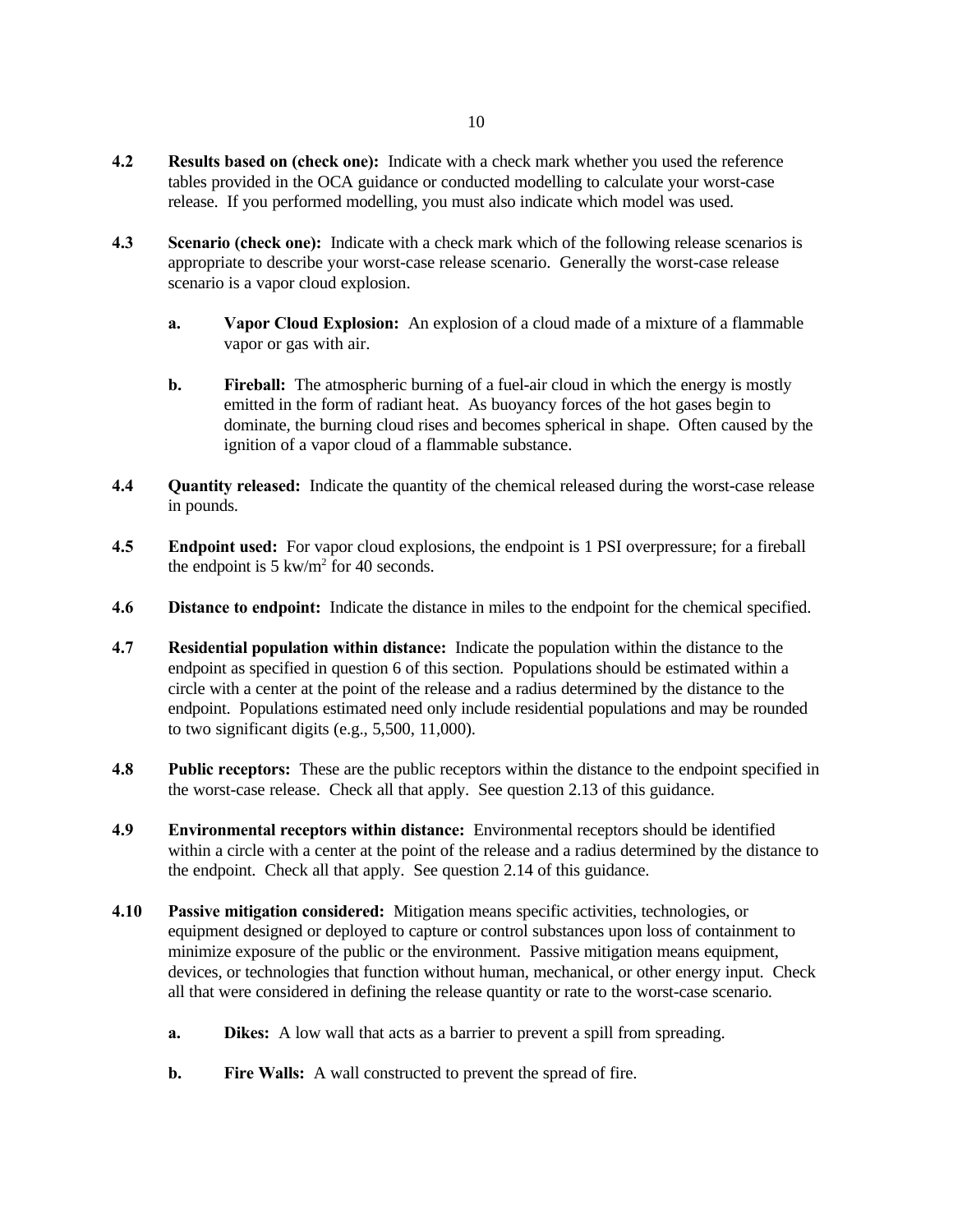- **c. Blast Walls:** A heavy wall used to isolate buildings or areas that contain highly combustible or explosive materials.
- **d. Enclosures:** Physical containment of the release within a structure (e.g., a building).
- **e. Other (specify)**

**5. FLAMMABLES: ALTERNATIVE RELEASES:** Complete once for all flammable regulated substances held above the threshold quantity in a Program 2 or Program 3 process.

- **5.1 Chemical:** The name of the regulated chemical evaluated in the alternative release scenario.
- **5.2 Results based on (check one):** Indicate with a check mark whether you used the reference tables provided in the OCA guidance or conducted modelling to calculate your alternative release scenario. If you performed modelling, you must also indicate which model was used.
- **5.3 Scenario (check one):** Indicate with a check mark which of the following release scenarios describes your alternative release scenario.
	- **a. Vapor Cloud Explosion:** An explosion of a cloud made of a mixture of a flammable vapor or gas with air.
	- **b. Fireball:** The atmospheric burning of a fuel-air cloud in which the energy is mostly emitted in the form of radiant heat. As buoyancy forces of the hot gases begin to dominate, the burning cloud rises and becomes spherical in shape. Often caused by the ignition of a vapor cloud of a flammable substance.
	- **c. BLEVE:** Boiling Liquid Expanding Vapor Explosion: used to describe the sudden rupture of a vessel/system containing liquefied flammable gas under pressure due to radiant heat flux. The pressure burst and the flashing of the liquid to vapor creates a blast wall and potential missile damage, and immediate ignition of the expanding fuel-air mixture leads to an intense combustion creating a fireball.
	- **d. Pool Fire:** The combustion of material evaporating from a layer of liquid at the base of the fire.
	- **e. Jet Fire:** Gas discharging or venting from a rupture will form a gas jet that "blows" into the atmosphere in the direction the whole is facing, all the while entraining and mixing with air. If the gas is flammable and encounters an ignition source, a flame jet may form.
	- **f. Vapor Cloud Fire:** A flash fire results from the ignition of a released flammable cloud in which there is essentially no increase in the combustion rate.
- **5.4 Quantity released:** Indicate the quantity of the chemical released during the release in pounds.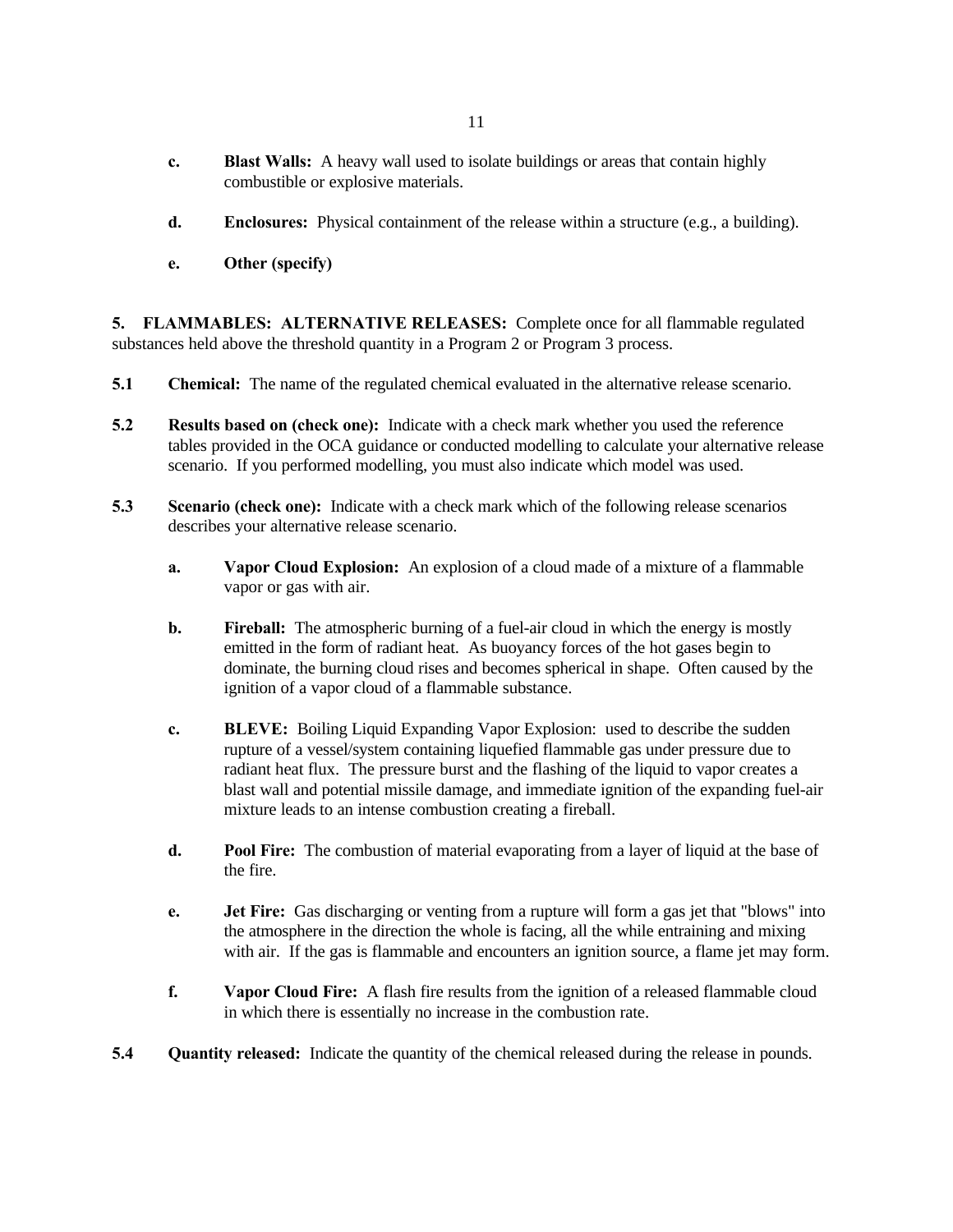- **5.5 Endpoint used:** For vapor cloud explosions, the endpoint is 1 PSI overpressure; for a fireball the endpoint is 5 kw/m<sup>2</sup> for 40 seconds. A lower flammability limit may be listed as specified in NFPA documents or other generally recognized sources.
- **5.6 Distance to endpoint:** This is the distance in miles to the endpoint in miles for the chemical.
- **5.7 Residential population within distance:** Indicate the population within the distance to the endpoint as specified in question 6 of this section. Populations should be estimated within a circle with a center at the point of the release and a radius determined by the distance to the endpoint. Populations estimated need only include residential populations and may be rounded to two significant digits (e.g.,  $5,500, 11,000$ ).
- **5.8 Public receptors:** These are the public receptors within the distance to the endpoint specified in the alternative release. Check all that apply. See question 2.13 of this guidance.
- **5.9 Environmental receptors within distance:** Environmental receptors should be identified within a circle with a center at the point of the release and a radius determined by the distance to the endpoint. Check all that apply. See question 2.14 of this guidance.
- **5.10 Passive mitigation considered:** Mitigation means specific activities, technologies, or equipment designed or deployed to capture or control substances upon loss of containment to minimize exposure of the public or the environment. Passive mitigation means equipment, devices, or technologies that function without human, mechanical, or other energy input. Check all that were considered in defining the release quantity or rate to the worst-case scenario. See question 4.10 of this guidance.
- **5.11 Active mitigation considered:** Mitigation means specific activities, technologies, or equipment designed or deployed to capture or control substances upon loss of containment to minimize exposure of the public or the environment. Active mitigation means equipment, devices, or technologies that need human, mechanical, or other energy input to function. Check all that were considered in defining the release quantity or rate of the alternative release scenario. See question 3.16 of this guidance.
- **6. FIVE-YEAR ACCIDENT HISTORY:** Complete a separate record for each accidental release from covered processes that occurred within the last five years and that resulted in deaths, injuries, or significant property damage on site, or known offsite deaths, injuries, evacuations, sheltering in place, property damage, or environmental damage.
- **6.1 Date:** Indicate the date on which the accident occurred.
- **6.2 Time:** Indicate the time the release began.
- **6.3 Release duration:** Indicate the approximate length of time of the release in minutes.
- **6.4 Chemical(s):** Indicate the regulated substance(s) released.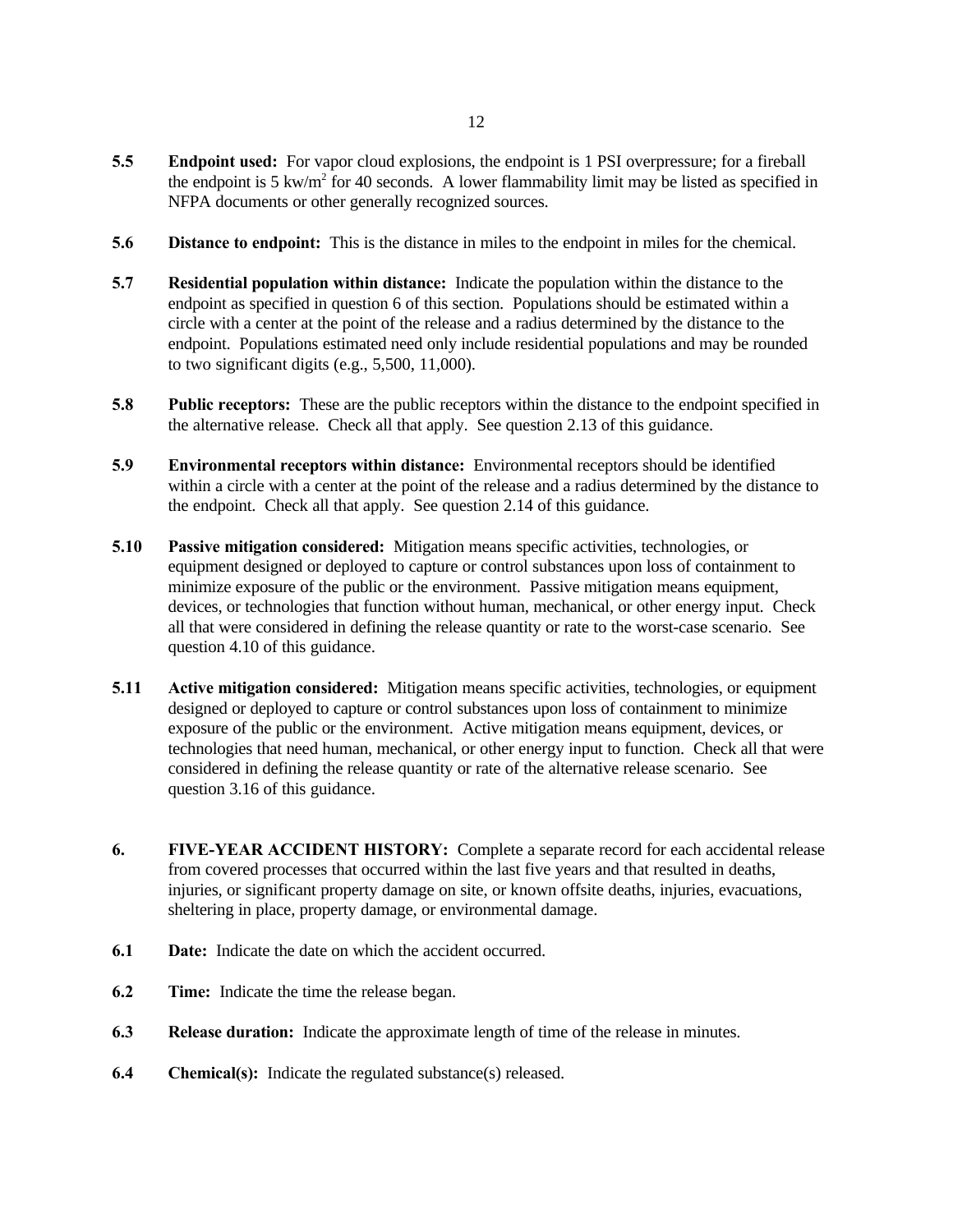- **6.5 Quantity released:** Indicate the amount of each substance released in pounds.
- **6.6 Release event:** Indicate with a check mark which of the following release events best describes your accident.
	- **a. Gas Release:** A release of the substance in a vapor state.
	- **b. Liquid Spill/Evaporation:** A release of the substance in a liquid state with subsequent vaporization.
	- **c. Fire:** A product (e.g., fuel) in a state of combustion.
	- **d. Explosion:** A rapid chemical reaction with the production of noise, heat, and violent expansion of gasses.
- **6.7 Release source:** Indicate which best describes the source of the release. Check all that apply.
	- **a. Storage Vessel:** A container for storing, holding, or transporting a liquid.
	- **b. Piping:** A system of pipes used to carry a fluid.
	- **c. Process Vessel:** A container in which regulated substances are blended to form a mixture or reacted to convert them into some other final product or form.
	- **d. Transfer Hose:** A connection between two or more vessels.
	- **e. Valve:** A structure that closes temporarily a passage or permits movement of fluid in one direction only.
	- **f. Pump:** A device that raises, transfers, or compresses fluids or that attenuates gases by suction or pressure or both.
- **6.8 Weather conditions at time of event (if known):** This information is important to those concerned with predicting the effects of accidents. Reliable information from those involved in the incident is better information than can be obtained from a meteorological weather station located miles from the incident site. Complete as much of the following as possible.
	- **a.** Wind Speed/Direction: Wind speed is an estimate of how fast the wind is traveling. Indicate the speed in miles per hour, meters per second, or knots. Be sure to identify the units of measure. Wind direction is the direction from which the wind comes. For example, a wind that blows from west to east comes from the west. You may describe the direction that the wind blows from as a standard compass reading such as "*Northeast*" or "*South-southwest*." You may also describe the direction in degrees with North as zero degrees and East as 90 degrees. Thus northeast would represent 45 degrees, and south-southwest would represent 202.5 degrees. Abbreviations for the wind direction such as NE (for northeast) and SSW (for south-southwest) are also acceptable.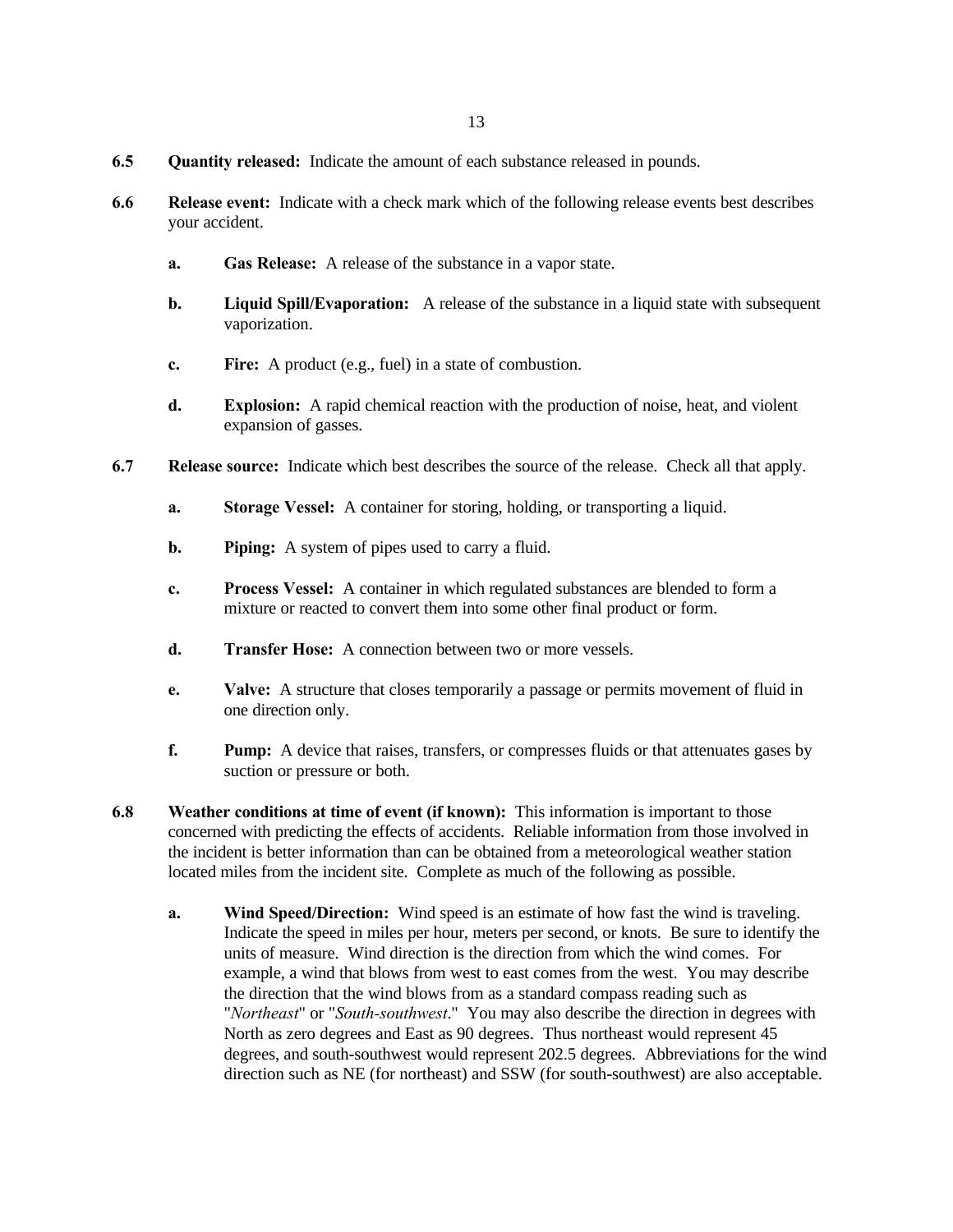- **b. Temperature:** The ambient temperature at the scene of the accident in degrees Fahrenheit.
- **c. Stability Class:** This is a general indication of the degree of mixing present in the atmosphere accounting for windspeed and sunlight. The designation ranges from "A to F," where "A" represents extremely unstable conditions (high mixing) and "F" represents extremely stable or clam (little mixing) conditions. "F" conditions occur on overcast nights with low wind speeds and "A" conditions occur on clear days at high wind speeds. See the RMP OCA guidance for more information.
- **d. Precipitation Present:** Check yes or no based on whether there was precipitation at the time of the accident.
- **e. Unknown:** If you have no record of weather conditions check this.
- **6.9 On site impacts:** Complete as much of the following as possible about on-site effects.
	- **a. Deaths:** Indicate the number of on-site deaths that are attributed to the accident or mitigation activities. On-site deaths means the number of employees or contract employees who were killed during the accident of performing any mitigation activities. What about offsite response contractors?
	- **b. Injuries:** Indicate the number of employees or contract personnel who were injured as a result of the accident or mitigation activities. An injury may or may not involve lost work time. An injury means any effect that results either from direct exposure to toxic concentrations, radiant heat, or overpressures from accidental releases or from the direct consequences of a vapor cloud explosion from an accidental release that requires medical treatment or hospitalization. Medical treatment means treatment, other than first aid, administered by a physician or registered professional personnel under standing orders from a physician.
	- **c. Property Damage:** Estimate the value of the equipment or business structures (for your business alone) that were damaged by the accident or mitigation activities. Record the value in American dollars. Do not include any losses that you may have incurred by business interruption.
- **6.10 Known offsite impacts:** These are impacts that you are aware of or that were reported to the source. You are not required to conduct additional investigation to determine offsite impacts. Offsite means areas beyond the property boundary of the source or areas within the property boundary to which the public has routine and unrestricted access during or outside business hours.
	- **a. Deaths:** Indicate the number of offsite deaths that are attributable to the accident or mitigation activities. Offsite deaths means the number of community members and members of public response agencies who were killed during the accident or performing any mitigation activities.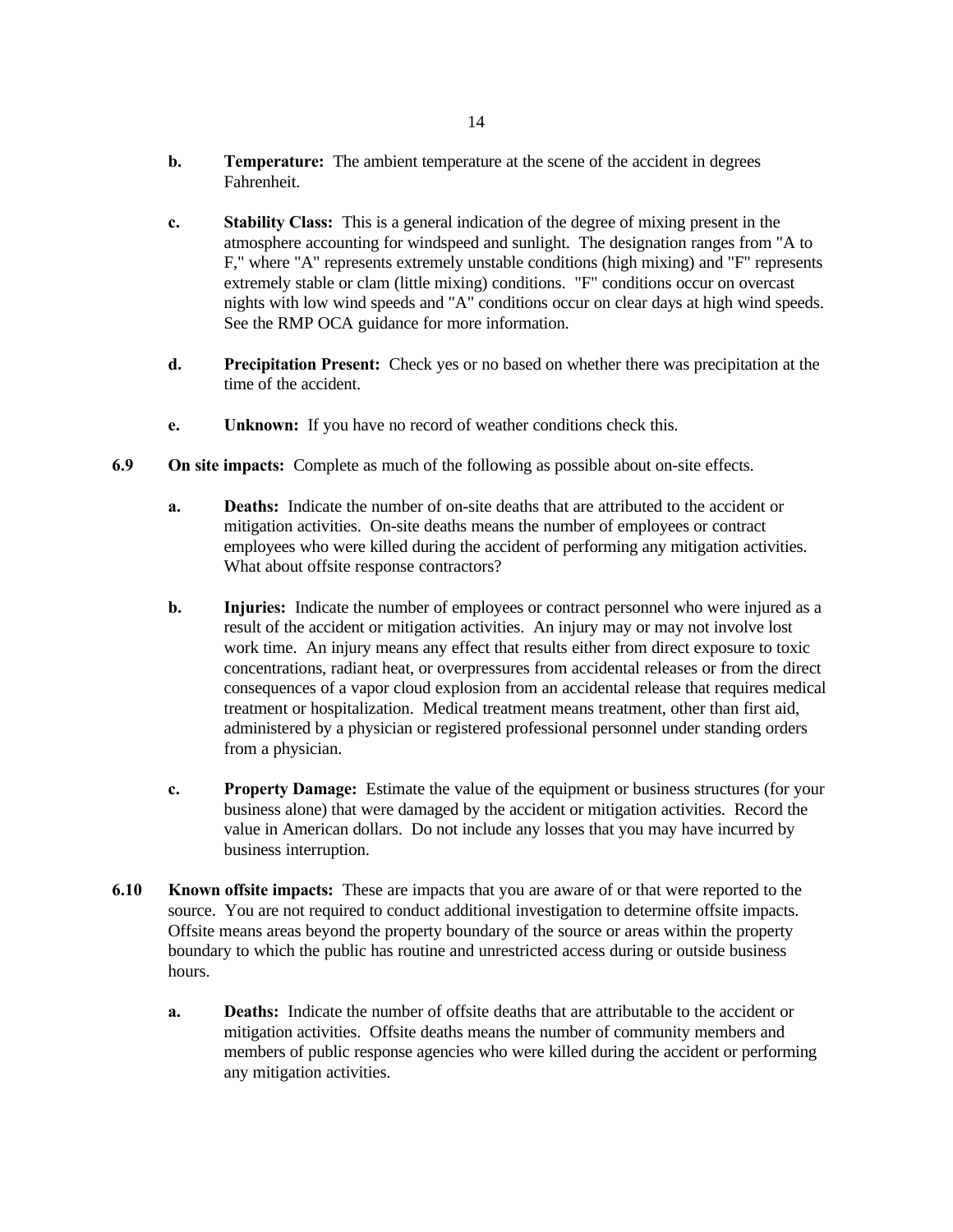- **b. Hospitalizations:** Indicate the number of injuries that are attributable to the accident or mitigation activities where community members or members of response agencies required hospitalization due to the injury.
- **c. Other Medical Treatment:** Indicate the number of injuries that are attributable to the accident or mitigation activities where community members or members of response agencies required medical treatment, not including first aid, due to the injury.
- **d. Evacuated:** Indicate the number of members of the community who were evacuated as a result of the accident. A total count of the number of people evacuated is preferable to the number of houses evacuated.
- **e. Sheltered:** Indicate the number of members of the community who were sheltered-inplace during the accident. Sheltering-in-place is the official designation when the incident commander orders community members to remain inside their residence or place of work until the emergency is over to prevent exposure to the substance. Usually these are associated with an emergency broadcast or similar method of mass notification by response agencies.
- **f. Property Damage:** Estimate the value of any property (not belonging to the source) that may have been damaged as a result of the accident. Record the value in American dollars. Include the value of damages to any response equipment.
- **g. Environmental Damage:** Indicate whether any environmental damage occurred and specify the type. The damage is not limited to environmental receptors listed in the rule. Any damage to the environment (e.g., defoliation, water contamination) should be considered. You are not, however, required to conduct surveys to determine whether such impact occurred.
- **6.11 Initiating event:** Indicate with a check mark the initiating event that best describes the cause of the accident, if known.
	- **a. Equipment Failure:** A device or piece of equipment did not function as designed.
	- **b. Human Error:** An operator performs an operation improperly.
	- **c. Weather Condition:** Weather conditions, such as lightning, hail, ice storms, tornados, hurricanes, floods, or high winds caused the accident.
- **6.12 Contributing factors:** These are factors that contributed to the accident occurring but were not the initiating event, if known. Check all that apply.
	- **a. Equipment Failure:** A device or piece of equipment did not function as designed thereby allowing a substance to be released.
	- **b. Human Error:** An operator performs an operation improperly or makes a mistake resulting in a release.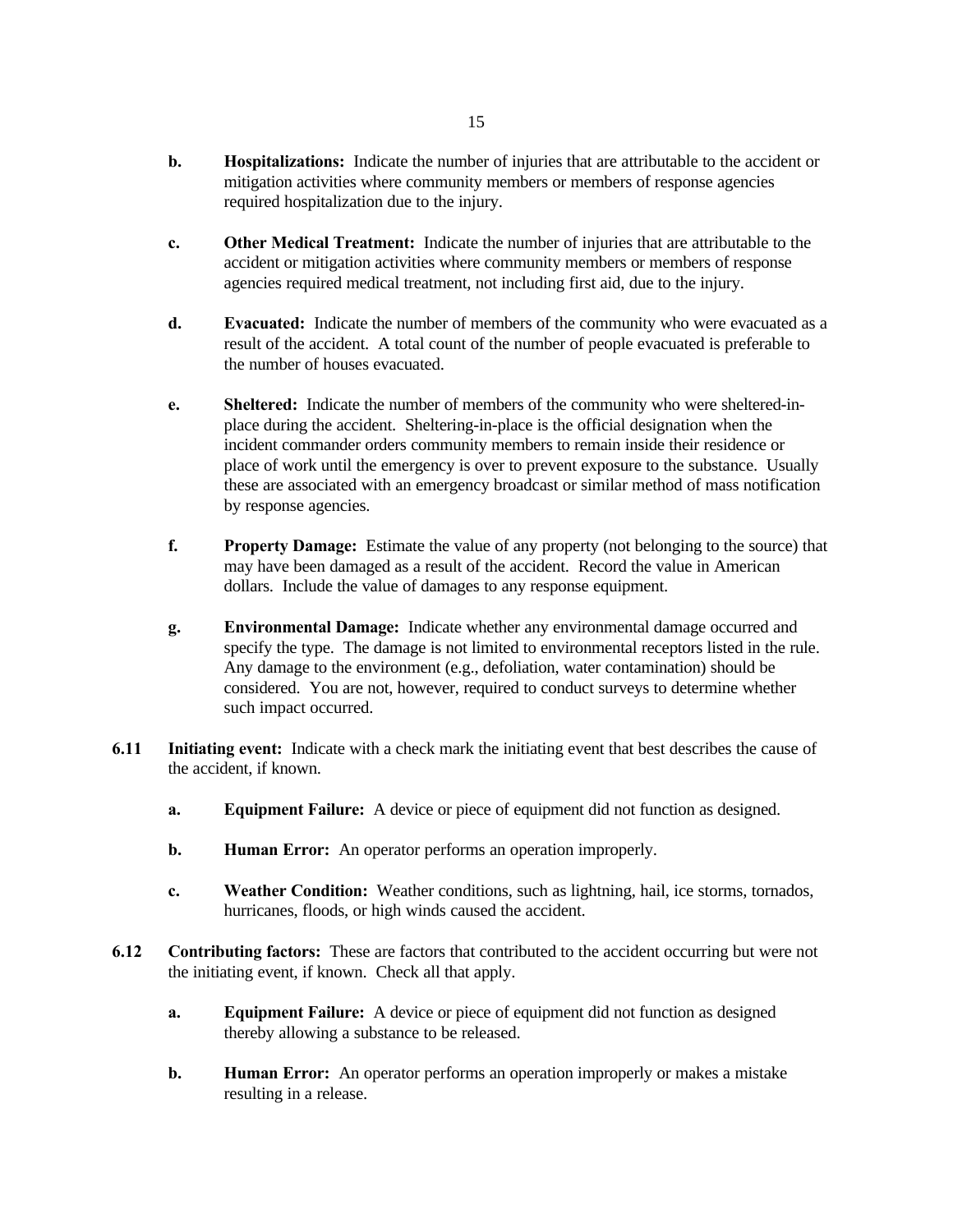- **c. Improper Procedures:** The procedure did not reflect the current method of operation, the procedure omitted steps that affected the accident, or the procedure was written in a manner that allowed for mis-interpretation of the instructions.
- **d. Overpressurization:** The process was operated at pressures exceeding the design working pressure.
- **e. Upset Condition:** Release caused by incorrect process conditions (e.g., increased temperature or pressure).
- **f. By-pass Condition:** A pipe or channel that provides an alternate pathway that detours the main pathway fails releasing a substance.
- **g. Maintenance Activity/Inactivity:** This is any failure that occurs because of maintenance activity or inactivity. For example, the pipes remain unpainted for so long that corrosion caused the pipe to fail, or the maintenance mechanic began to repair the wrong pump.
- **h. Process Design:** Any failure that may be design related.
- **i. Unsuitable Equipment:** The equipment used was incorrect for the process.
- **j. Unusual Weather Condition:** Weather conditions, such as lightning, hail, ice storms, tornados, hurricanes, floods, or high winds caused the accident.
- **k. Management Error:** This may be used to describe failures that occur because management did not exercise its managerial control to prevent the situation from occurring. This is usually used to describe faulty procedures, inadequate training, or failure to follow existing administrative procedures.
- **6.13 Offsite responders notified:** Indicate with a check mark whether agencies were contacted.
- **6.14 Changes introduced as a result of the accident:** Indicate with a check mark any measures that you have taken at the source to prevent recurrence of the accident.
	- **a. Improved/Upgraded Equipment:** A device or piece of equipment that did not function as designed was repaired or replaced.
	- **b. Revised Maintenance:** Maintenance processes were clarified or changed to ensure safe operation and timely maintenance.
	- **c. Revised Training:** Training programs were clarified or changed to ensure that employees and contract employees are aware of and are practicing correct safety, process, and administrative procedures.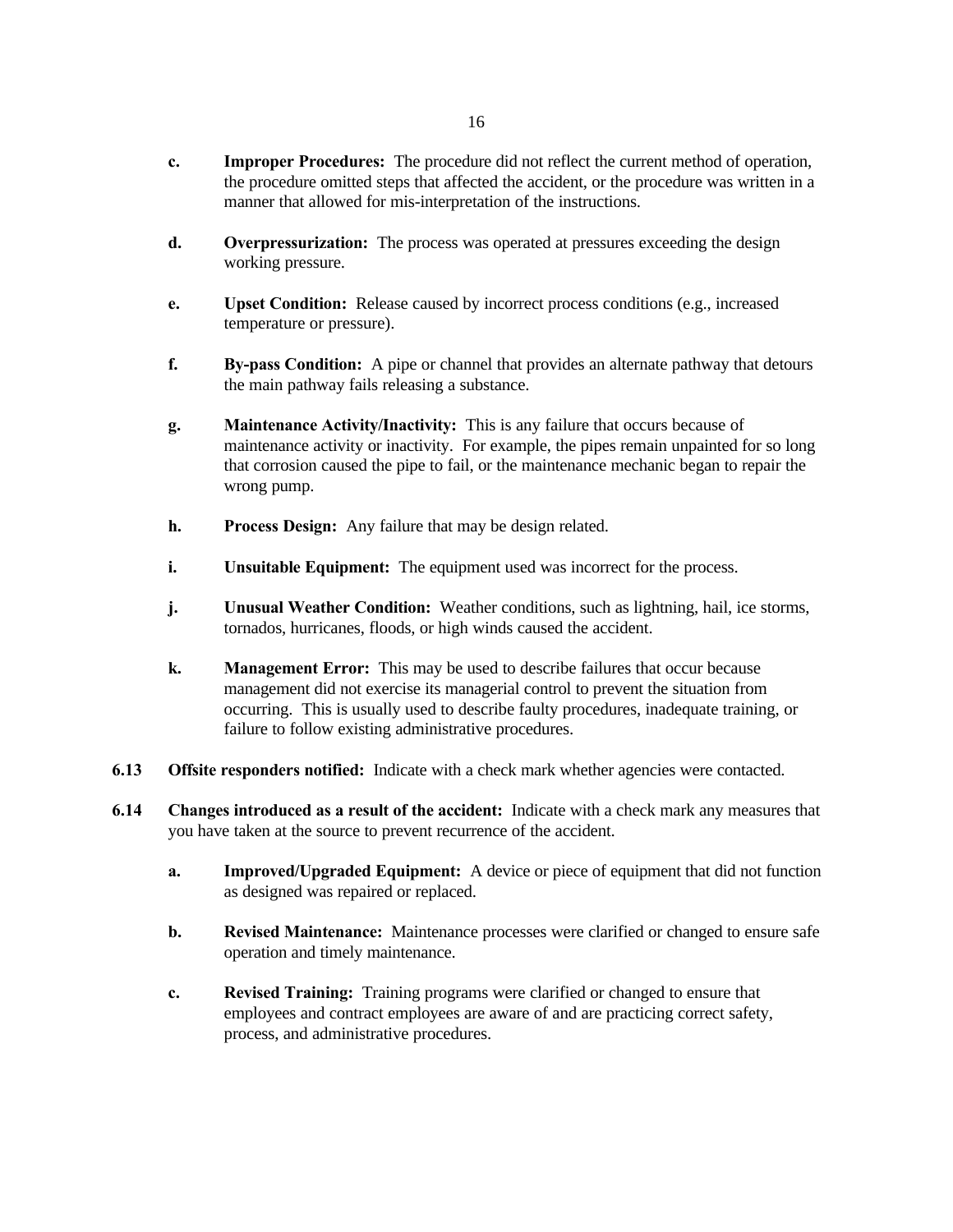- **d. Revised Operating Procedures:** Operating procedures were clarified or changed to ensure that employees and contract employees are trained on process operating procedures.
- **e. New Process Controls:** New process designs and controls were installed to correct problems and prevent recurrence of an accidental release.
- **f. New Mitigation Systems:** New mitigation systems were initiated to limit accidental releases.
- **g. Revised Emergency Response Plan:** The emergency response plan was revised.
- **h. Changed process**
- **i. Reduced Inventory:** Inventory was reduced at the source to prevent accidental release.
- **j. Other**
- **k. None**
- **7. PREVENTION PROGRAM PROGRAM 3:** Complete the following information about each Program 3 process at your source. If the same information applies to more than once covered process, the owner or operator may provide the information only once, but shall indicate to which process the information applies.
- **7.1 SIC code for process:** The four-digit Standard Industrial Classification (SIC) Code is the federal government category of business activity. See Standard Industrial Classification Manual, Office of Management and Budget, U.S. Government Printing Office, Washington, D.C. The four-digit SIC code should be applicable to the process, not the source as a whole.
- **7.2 Name of substance(s) covered:** The name of the regulated substance(s) in the process.
- **7.3 Date on which the safety information was last reviewed or revised:**
- **7.4 PHA:** Answer the following questions about the status of your Process Hazard Analysis (PHA). The owner or operator must perform a PHA on processes covered by the risk management program rule.
	- **a. The date of completion of the most recent PHA or update**
	- **b. The technique used:** Indicate which of the following methodologies were used to evaluate the hazards of the process. Check all that apply.
		- **1. What If:** A What If analysis considers the consequences associated with events that occur as a result of failures involving equipment, design, or procedures. All possible system failures may be collected in checklist form and evaluated.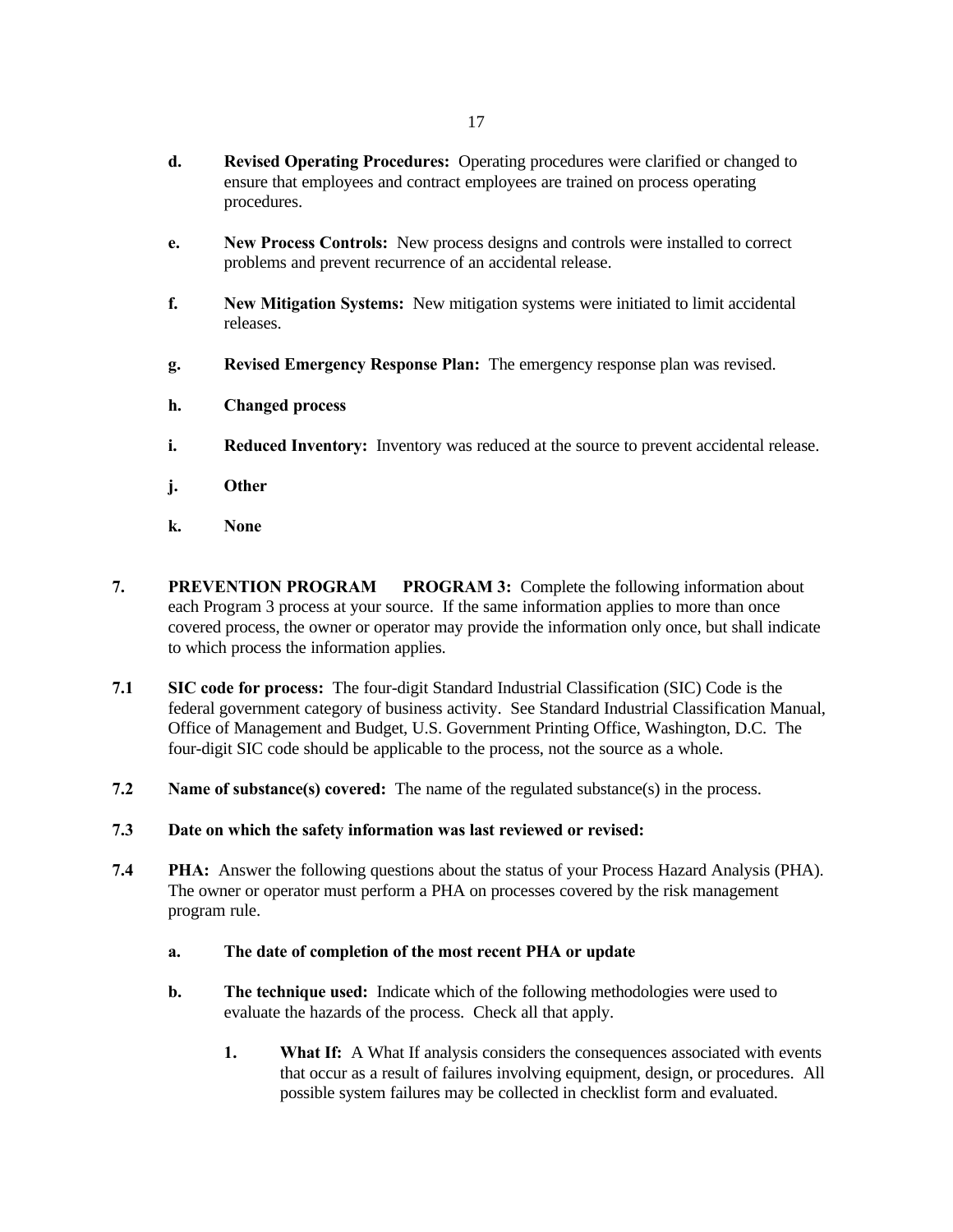- **2. Checklist:** This system involves developing a checklist of failure areas and reviewing each area to determine the possible effects of failure.
- **3. What If/Checklist:** This methodology combines the what if and checklist analysis methodologies to identify and evaluate process hazards.
- **4. HAZOP:** Hazard and Operability Studies (HAZOPs) are conducted by teams that brainstorm to systematically identify hazards or operability problems throughout a source through the use of certain guidewords such as "no flow" and "no cooling". The consequences of the deviation associated with the guidewords are assessed and credible deviations are identified and addressed.
- **5. Failure Mode and Effects Analysis:** This is a methodology of tabulating the source's equipment, failure modes (how equipment fails), each failure mode's effect on the source, and a ranking of each failure mode.
- **6. Fault Tree Analysis:** This is a deductive technique that focuses on one particular accident event and provides a method for determining causes of the event. The fault tree is a graphic model that displays the various combinations of equipment faults and failures that can result in a release.
- **7. Other (specify)**

situations.

- **c. The expected date of completion of any changes resulting from the PHA:** Not all recommendations will have resulted in changes. Record the date of expected final implementation of any changes that are made as a result of PHA recommendations.
- **d. Major hazards:** Indicate with a check mark all major hazards that were identified for the Program 3 process at your source as a result of the PHA. Major hazards are defined as the potential for:
	- **1. Toxic Release:** If an accidental release occurred a regulated toxic substance could be released.
	- **2. Fire:** Process upsets, leaks, equipment failure, etc., could result in a fire. For listed flammables, fire will always be a major hazard. Fire, however, may also be a hazard in other processes and could lead to a toxic release.
	- **3. Explosion:** Confined or unconfined vapor cloud explosions, BLEVES; explosion will be a major hazard for listed flammables. It may also be a hazard for toxics, especially those handled at extreme conditions.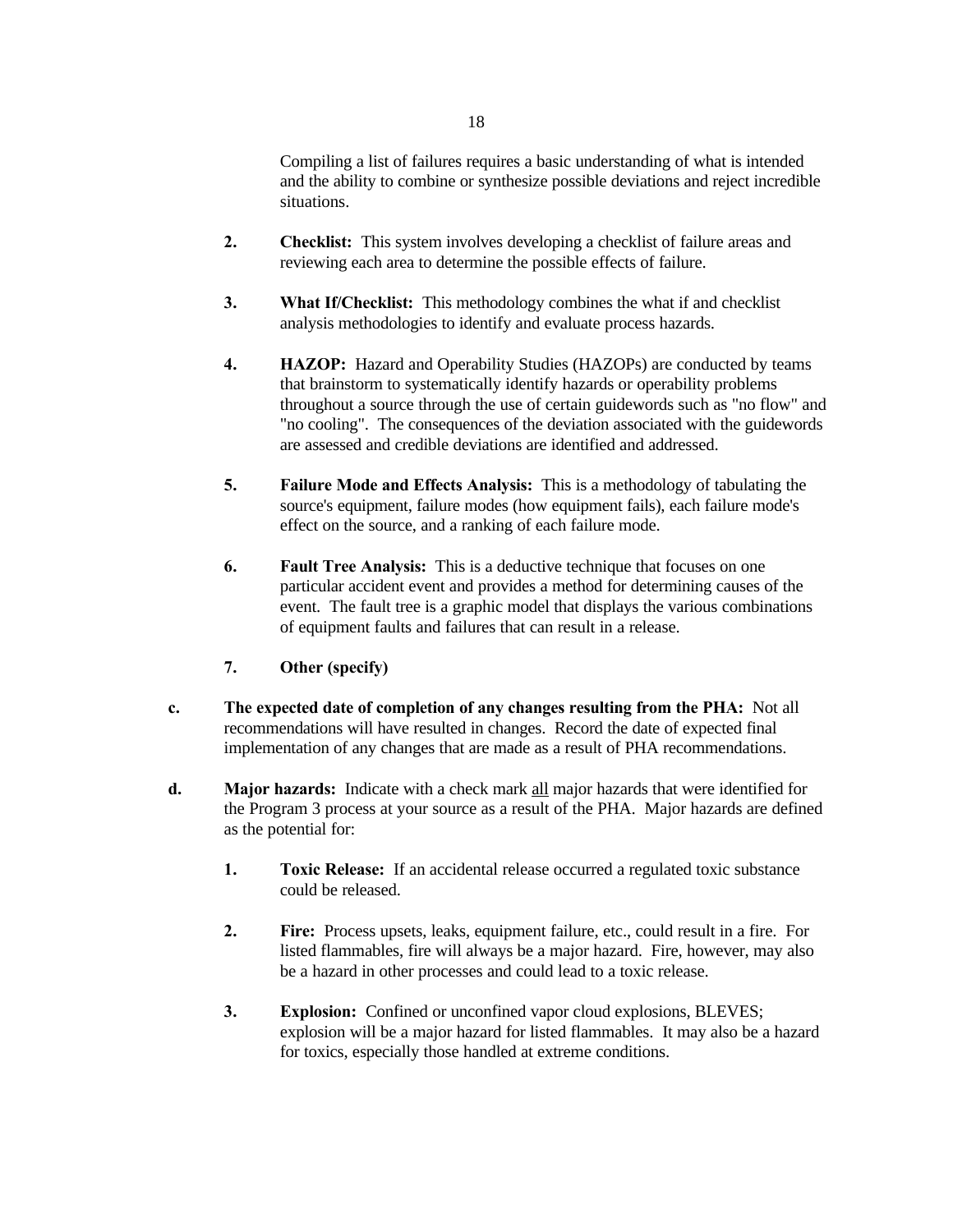- **4. Runaway Reaction:** An uncontrolled reaction that proceeds at an increasing rate.
- **5. Polymerization:** A chemical reaction that produces the bonding of two or more monomers.
- **6. Overpressurization:** Instantaneous energy release or detonation.
- **7. Corrosion:** The presence of the regulated substance could lead to destruction of equipment and a release. Corrosion may be a major hazard for substances identified as corrosives on MSDSs unless the equipment used limits the hazard.
- **8. Overfilling:** Filling a tank or vessel beyond its maximum safe capacity.
- **9. Contamination:** A release could occur if inappropriate substances are introduced into storage or process vessels. Contamination may be a major hazard if controlling inappropriate substances (e.g.,  $H_2O$ ) is difficult.
- **10. Equipment Failure:** Equipment failure is likely to be a major hazard for most processes because such failure could lead to a release. Equipment failure includes cracks, weld failures, disk failures, ruptures, pump/gauge/control system failures, etc.
- **11. Loss of Cooling, Heating, Electricity, Instrument Air:** These losses could be major hazards if they would lead to releases. For example, loss of cooling could lead to an increase in pressure and failure of a vessel or pipe; a loss of heating or power could lead to unstable processes. These conditions are less likely to be major hazards for substances handles at atmospheric temperatures and pressures.
- **12. Earthquake:** Report these only if they are frequent enough or likely enough to occur at your site so that you design and plan for them.
- **13. Floods (Flood Plain):** Report these only if they are frequent enough or likely enough to occur at your site so that you design and plan for them.
- **14. Tornado:** Report these only if they are frequent enough or likely enough to occur at your site so that you design and plan for them.
- **15. Hurricanes:** Report these only if they are frequent enough or likely enough to occur at your site so that you design and plan for them.

# **16. Other (specify)**

**e. Process controls:** Indicate all of the process controls used on this Program 3 process. Process controls are equipment and associated procedures used to prevent or limit releases. Check all that apply.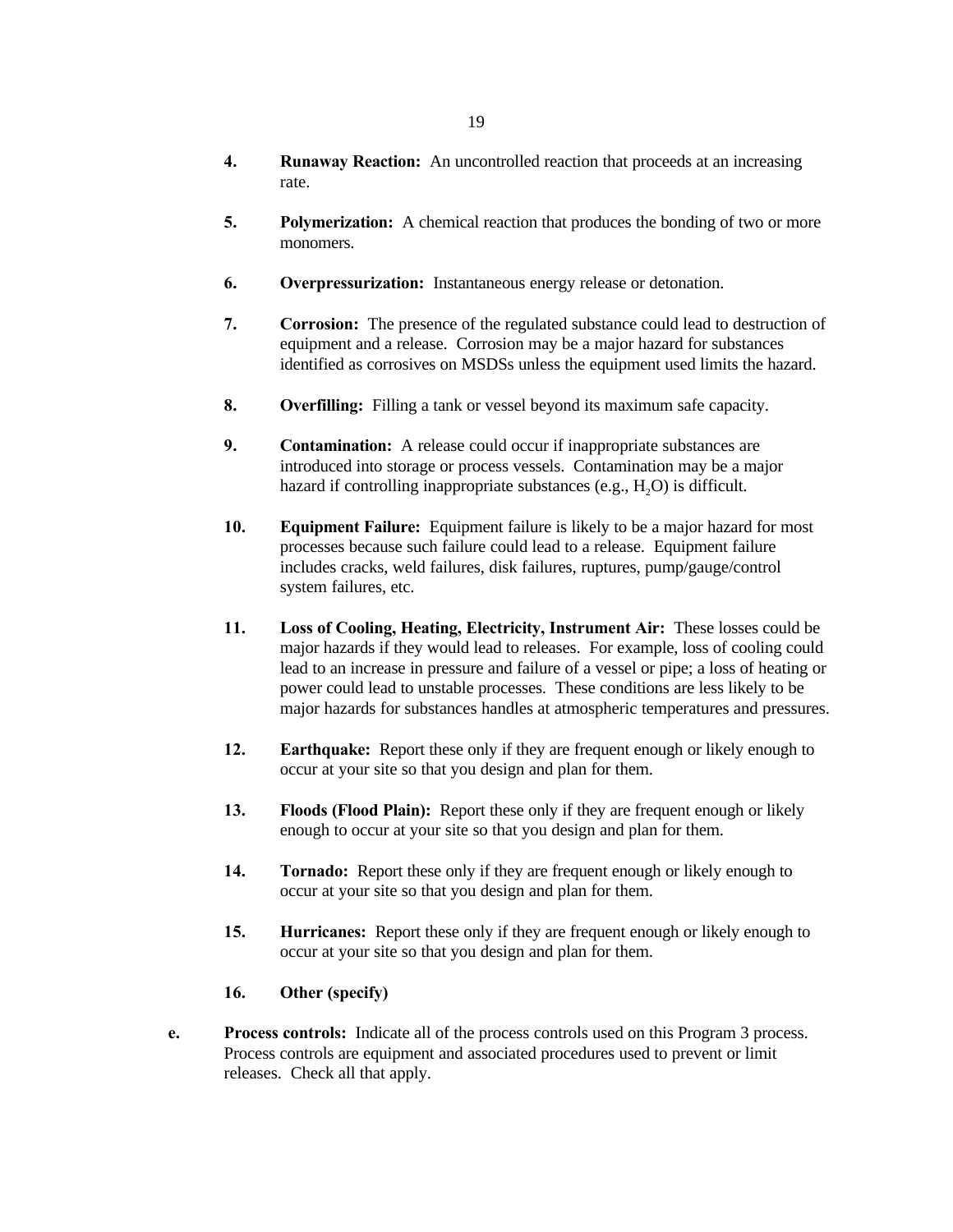- **1. Vents:** An opening provided for the discharge of pressure or release of pressure form tanks, vessels, processing equipment, etc.
- **2. Relief Valves:** A relief valve is a valve that relieves pressure beyond a specified limit and recloses upon return to normal operating conditions.
- **3. Check Valves:** A device for automatically limiting flow in a piping system to a single direction,
- **4. Scrubbers:** A pre-release protection measure that uses water or aqueous mixtures containing scrubbing reagents to remove discharging liquids and possibly also treating the discharging chemical.
- **5. Flares:** A pre-release protection measure used for flammable gases and vapors to remove and possibly treat discharged liquids.
- **6. Manual Shutoffs:** Controls the shutoff flow to a pipe or vessel and that must be operated manually.
- **7. Automatic Shutoffs:** Controls the shutoff flow to a pipe or vessel and that are triggered automatically when process conditions are exceeded.
- **8. Interlocks:** A switch or other device that prevents activation of a piece of equipment when a protective door is open or some other hazard exists.
- **9. Alarms and Procedures:** Systems that operate a warning device after the occurrence of a hazardous condition and procedures to activate the alarm system.
- **10. Keyed Bypass:** A bypass system that is activated by a control signal.
- **11. Emergency Air Supply:** A backup system to provide air to a process when the regular air supply fails.
- **12. Emergency Power:** Backup power systems.
- **13. Backup Pump:** A secondary pump intended to serve the same function as the primary pump if the primary pump fails.
- **14. Grounding Equipment:** Devices that ground electrical equipment to avoid explosions.
- **15. Inhibitor Addition:** A substance that is added to a reaction that is capable of stopping or retarding a chemical reaction.
- **16. Rupture Disks:** A rupture disk is a device that relieves pressure beyond a specified limit and recloses upon return to normal operating conditions.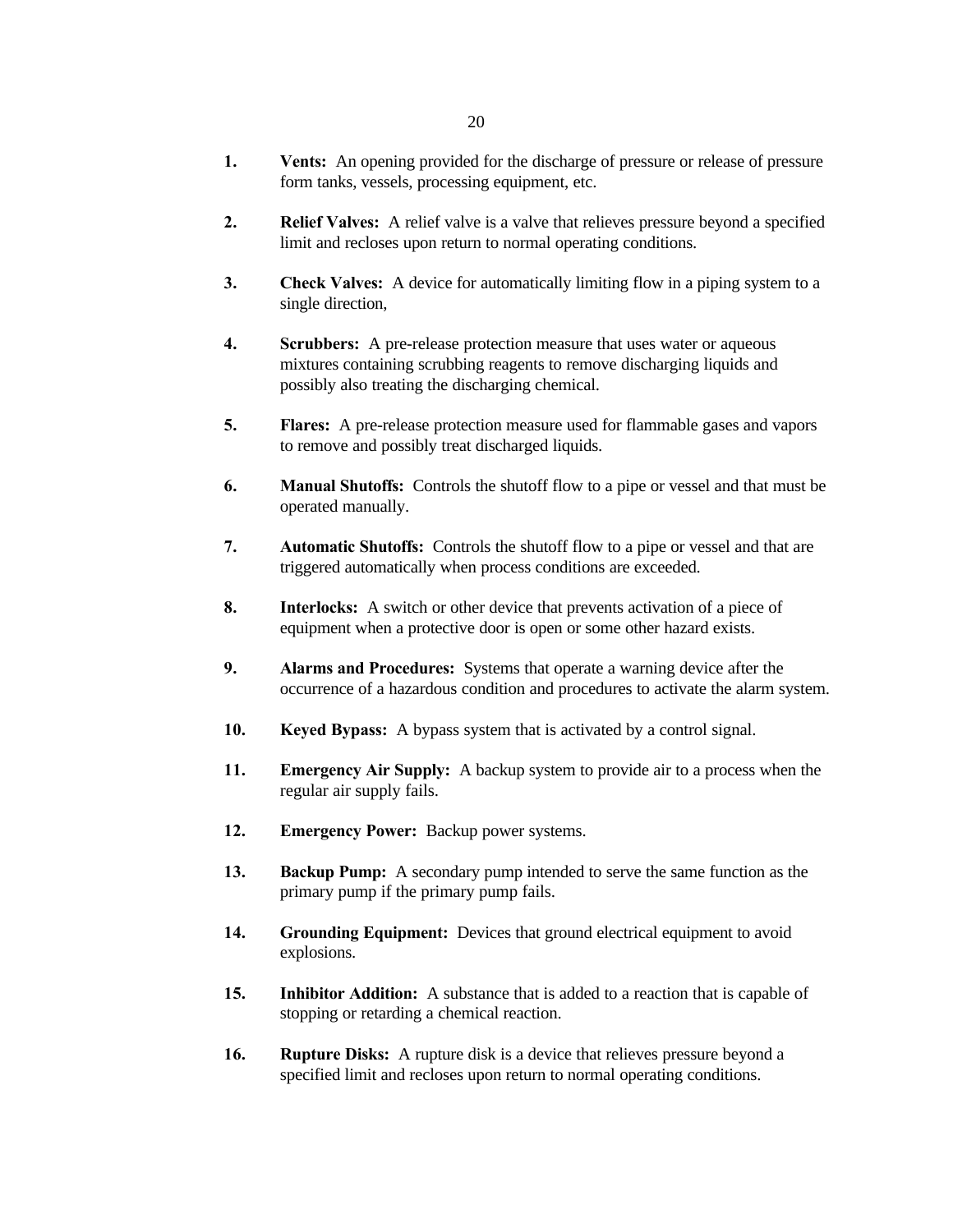- **17. Excess Flow Device:** Flow-limiting equipment that protects downstream equipment from surges.
- **18. Quench System:** A system that cools by removing excess heat or immersing liquid into a cooling medium.
- **19. Purge System:** A system that replaces the atmosphere in a container with an inert substance to prevent the formation of an explosive mixture.
- **20. Other (specify)**
- **f. Mitigation systems:** Indicate with a check mark all of the mitigation systems in place to control a release should one occur from the process.
	- **1. Sprinkler System:** A system for protecting a building against fire by means of overhead pipes which convey an extinguishing fluid through heat activated outlets.
	- **2. Dikes:** A low wall that acts as a barrier to prevent a spill from spreading.
	- **3. Fire Walls:** A wall constructed to prevent the spread of fire.
	- **4. Blast Walls:** A heavy wall used to isolate buildings or areas that contain highly combustible or explosive materials.
	- **5. Deluge System:** A system to overflow an area of a release with water or other extinguishing fluid.
	- **6. Water Curtain:** A spray of water from a horizontal pipe through nozzles, the curtain may be activated manually or automatically.
	- **7. Enclosure:** Physical containment of the release within a structure (e.g., a building).
	- **8. Neutralization:** Controlling a release by neutralizing the released chemical.
	- **9. Other (specify)**
- **g. Monitoring/detection systems:** Indicate with a check mark the monitoring and detection systems installed to detect a release of a regulated substance from the process.
	- **1. Process Area Detectors:** Detection systems located on or close to process equipment. Detection systems include indicator tubes, and chromatographic, spectrometric, electrochemical, and colorimetric gas analysis.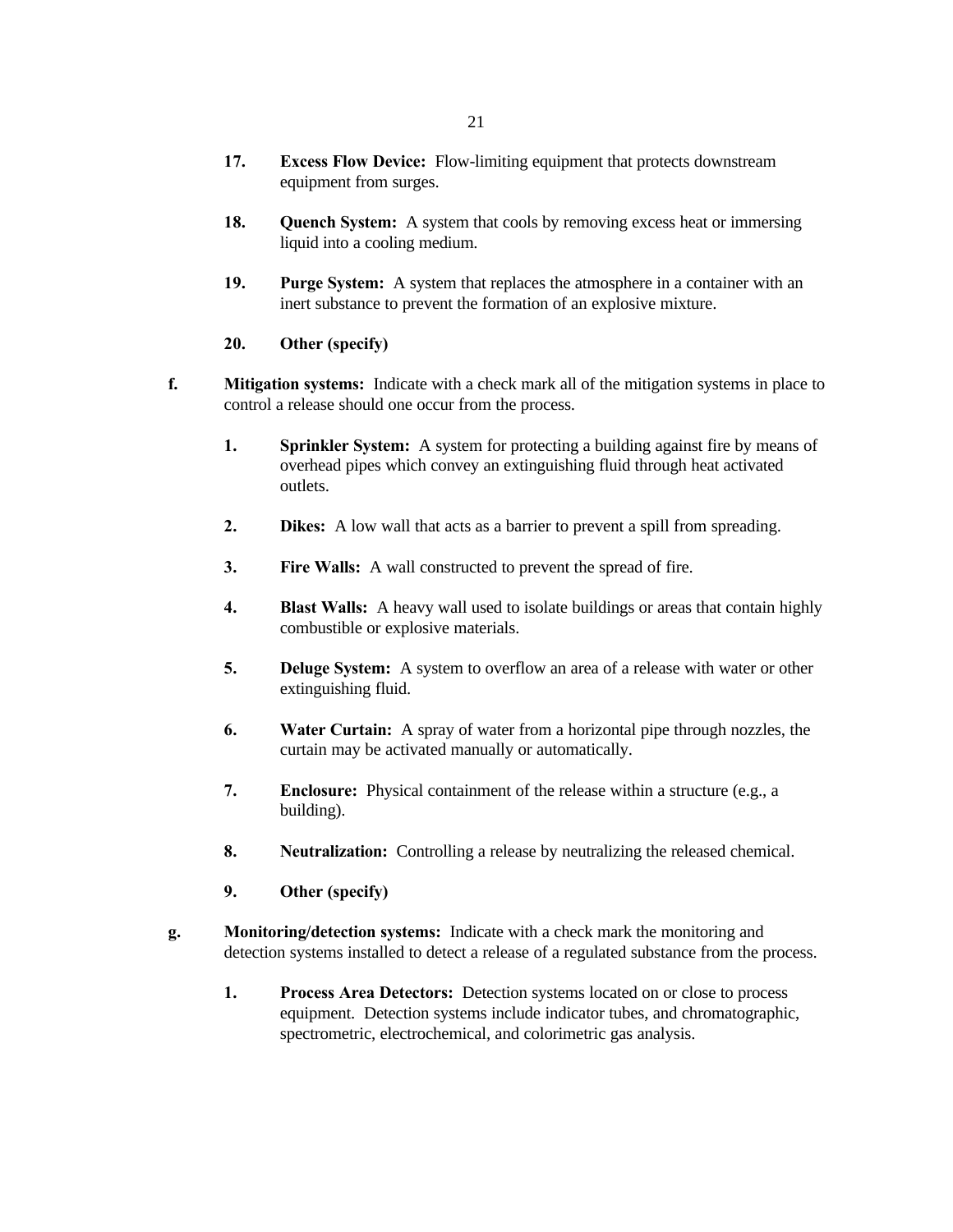- **2. Perimeter Monitors:** Integrated detection networks at the source boundary. Detection systems can include fluorescent  $SO_2$  analyzers, photoelectric tape sensors, or electrolytic chlorine detectors.
- **3. Other (specify)**
- **h. Changes since last PHA update:** Indicate with a check mark all of the changes made to the process since the last PHA. Check all that apply.
	- **1. Reduction in Chemical Inventory:** Decrease in the quantity of regulated substances stored on site.
	- **2. Increase in Chemical Inventory:** Increase in the quantity of regulated substances stored on site.
	- **3. Change in Process Parameters:** Increase or decrease in temperature, pressure, flow rates, etc.
	- **4. Installation of Process Controls:** Addition of controls such as those listed in question 5 above.
	- **5. Installation of Process Detection Systems:** Addition of systems such as those listed in question 7 above.
	- **6. Installation of Perimeter Monitoring Systems:** Addition of systems such as those listed in question 7 above.
	- **7. Installation of Mitigation Systems:** Addition of systems such as those listed in question 6 above.
	- **8. Other (specify)**
	- **9. None Required/Recommended:** PHA team recommended no change.
- **7.5 The date of the most recent review or revision of operating procedures:** You should have developed and implemented written operating procedures as defined in § 68.69 that provide clear instructions for safely conducting activities involved in each covered process that are consistent with the process safety information. Operating procedures shall be reviewed as often as necessary to assure that they reflect current operating practice, including changes that result from changes in process chemicals, technology, and equipment, and changes to stationary sources. Indicate the date of the most recent review or revision.
- **7.6 Training:** The training program, as specified in § 68.71, should cover initial training for each employee involved in operating a process that emphasizes specific safety and health hazards, emergency operations including shutdown, and safe work practices. You should also offer refresher training at least every three years and training documentation to show that each employee involved in operating a process has received and understood the required training.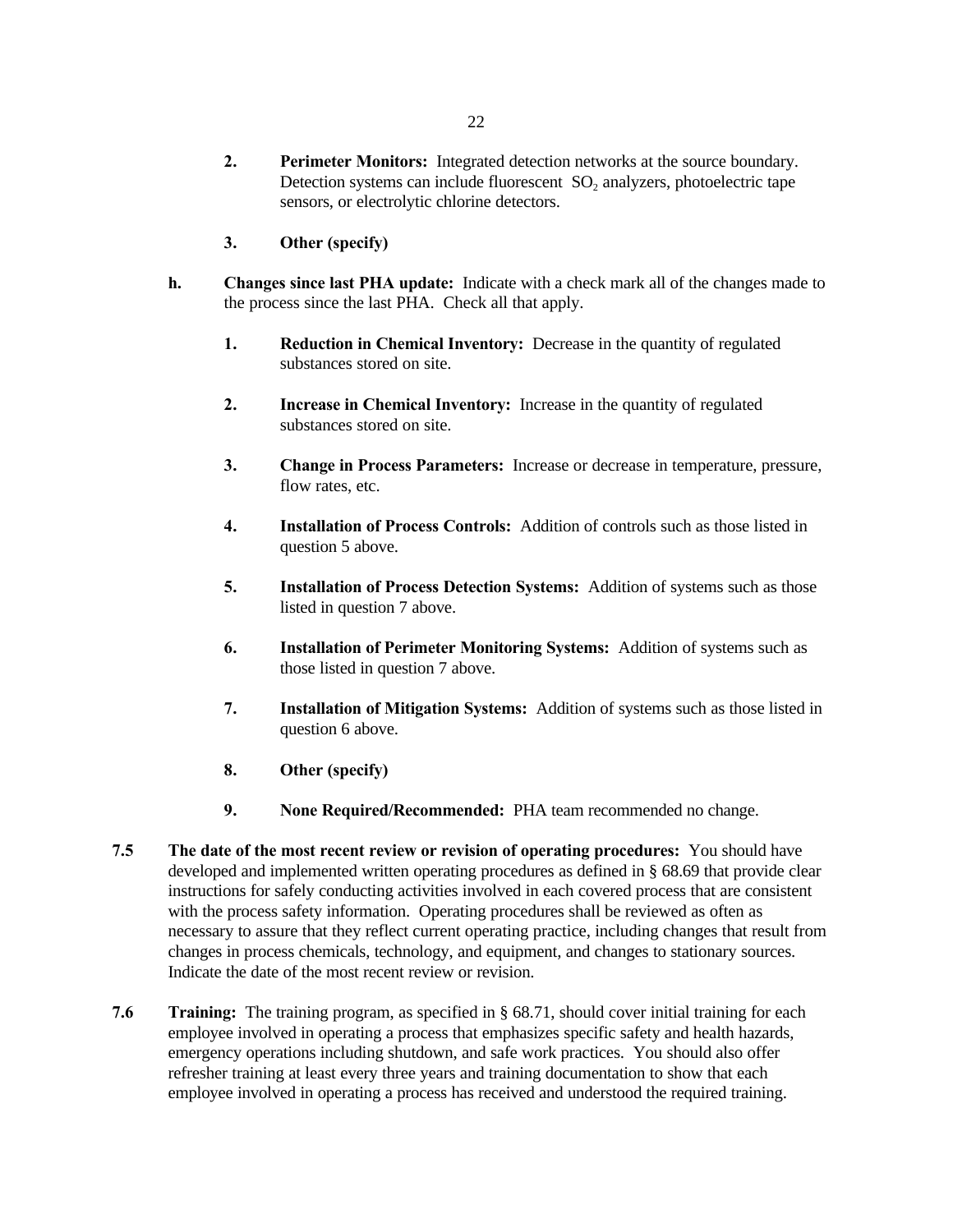## **a. The date of the most recent review or revision of training programs**

- **b. The type of training provided:** Indicate whether the training was held in a classroom, was a combination of classroom and on the job, on the job, or other.
- **c. The type of competency testing used:** Indicate with a check mark how employees were tested to determine and evaluate comprehension of the training materials.
- **7.7 Maintenance:** The maintenance program, defined in § 68.73, ensures the mechanical integrity of process equipment. The maintenance program procedures should be written, training should be provided for employees involved in maintenance activities, inspection and testing should be performed in process equipment, equipment deficiencies should be corrected before further use or in a safe and timely manner, and the owner or operator should ensure that the equipment is installed properly and consistent with design specifications.
	- **a. The date of the most recent review or revision of maintenance procedures**
	- **b. The date of the most recent equipment inspection or test**
	- **c. The equipment inspected or tested**
- **7.8 Management of Change:** The owner or operator shall establish and implement written procedures to manage changes (except for "replacements in kind") to process chemicals, technology, equipment, and procedures; and, changes to stationary sources that affect a covered process as specified in § 68.75.
	- **a. The date of the most recent change that triggered management of change procedures**
	- **b. The date of the most recent review or revision of management of change procedures**
- **7.8 The date of the most recent pre-startup review:** Pre-start up review, as specified in § 68.77, shall be performed for new stationary sources and for modified stationary sources when the modification is significant enough to require a change in the process safety information.
- **7.9 Compliance audits:** Compliance audits, as specified in § 68.79, evaluate whether the source is in compliance with the risk management program provisions and should be conducted at least every three years by a person knowledgeable in the process.
	- **a. The date of the most recent compliance audit**
	- **b. The expected date of completion of any changes resulting from the compliance audit**
- **7.10 Incident investigation:** The owner or operator should have procedures, as specified in § 68.81, to investigate each incident that resulted in, or could reasonably have resulted in a catastrophic release of a regulated substance.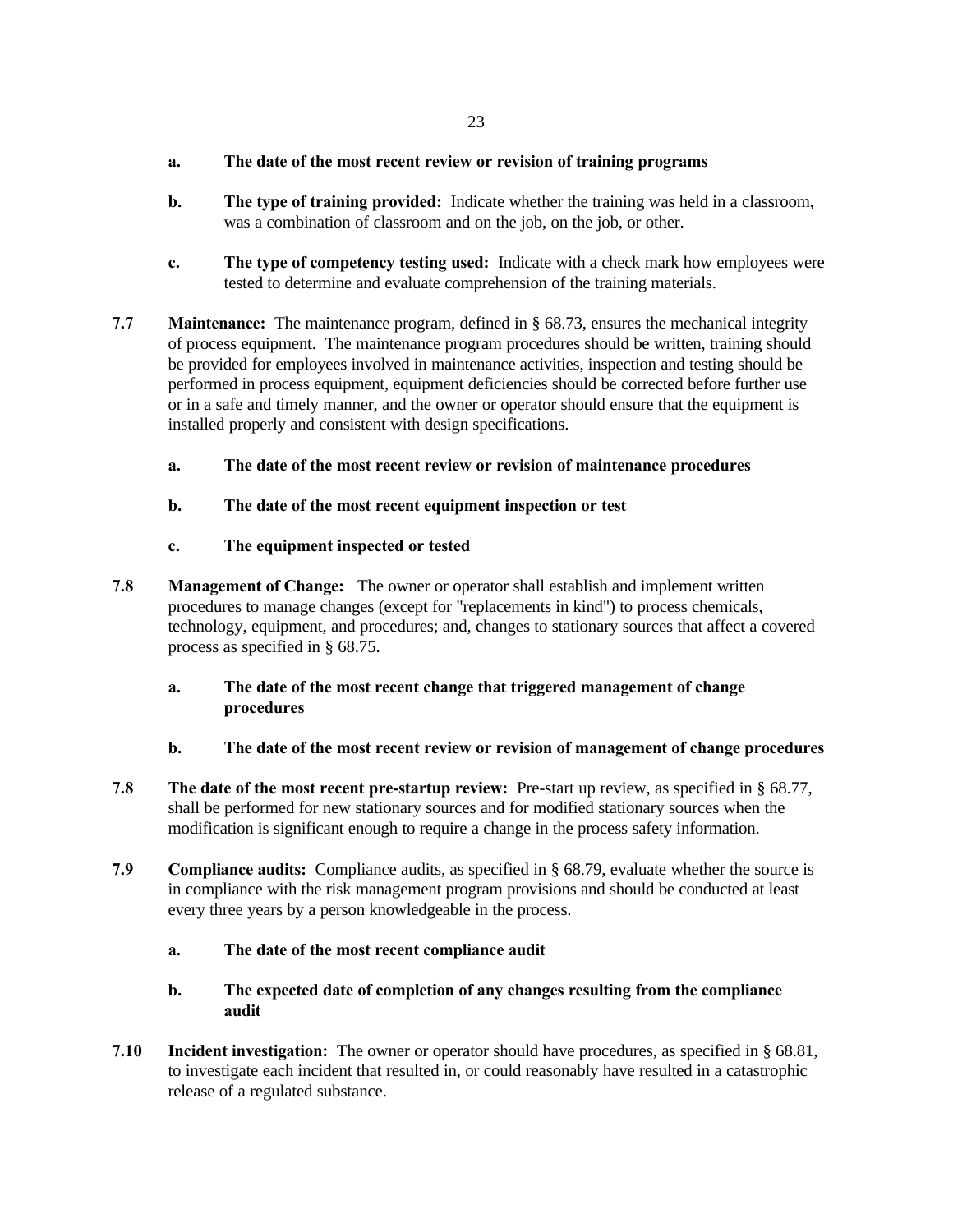- **a. The date of the most recent incident investigation**
- **b. The expected date of completion of any changes resulting from the investigation**
- **7.11 The date of the most recent review or revision of employee participation plans:** Employee participation is described in § 68.83.
- **7.12 The date of the most recent review or revision of hot work permit procedures:** Hot work permits are described in § 68.85.
- **7.13 The date of the most recent review or revision of contractor safety procedures:** Contractor safety procedures, as described in § 68.87, describe procedures to oversee contractors performing maintenance or repair work, turnaround, major renovation, or specialty work on or adjacent to a covered process. This section does not apply to contractors providing incidental services that do not influence process safety (e.g., trash removal, groundkeeping).
- **7.14 The date of the most recent evaluation of contractor safety performance:** Contractor safety procedures are described in § 68.87.
- **8. PREVENTION PROGRAM PROGRAM 2:** For each Program 2 process, the owner or operator must provide the following information. If the same information applies to more than once covered process, the owner or operator may provide the information only once, but shall indicate to which process the information applies.
- **8.1 SIC code for process:** The Standard Industrial Classification (SIC) Code is the federal government category of business activity. See Standard Industrial Classification Manual, Office of Management and Budget, U.S. Government Printing Office, Washington, D.C. The SIC code should be applicable to the process, not the source as a whole.
- **8.2. Chemicals:** The name of the regulated substances in the process.
- **8.3 Safety information:** As described in § 68.48 the owner or operator shall compile and maintain up-to-date safety information related to regulated substances, processes, and equipment.
- **a. The date of the most recent review or revision of the safety information:**
- **b. A list of Federal or state regulations or industry-specific design codes and standards used to demonstrate compliance with the safety information requirement:** Indicate with a check mark whether you are using any of the following:
	- **1. NFPA 58 (or state law based on NFPA 58):** National Fire Protection Association propane handling laws. Propane laws are based on NFPA 59 except in the states of California and texas.
	- **2. OSHA (29 CFR 1910.111):** OSHA rule for handling anhydrous ammonia.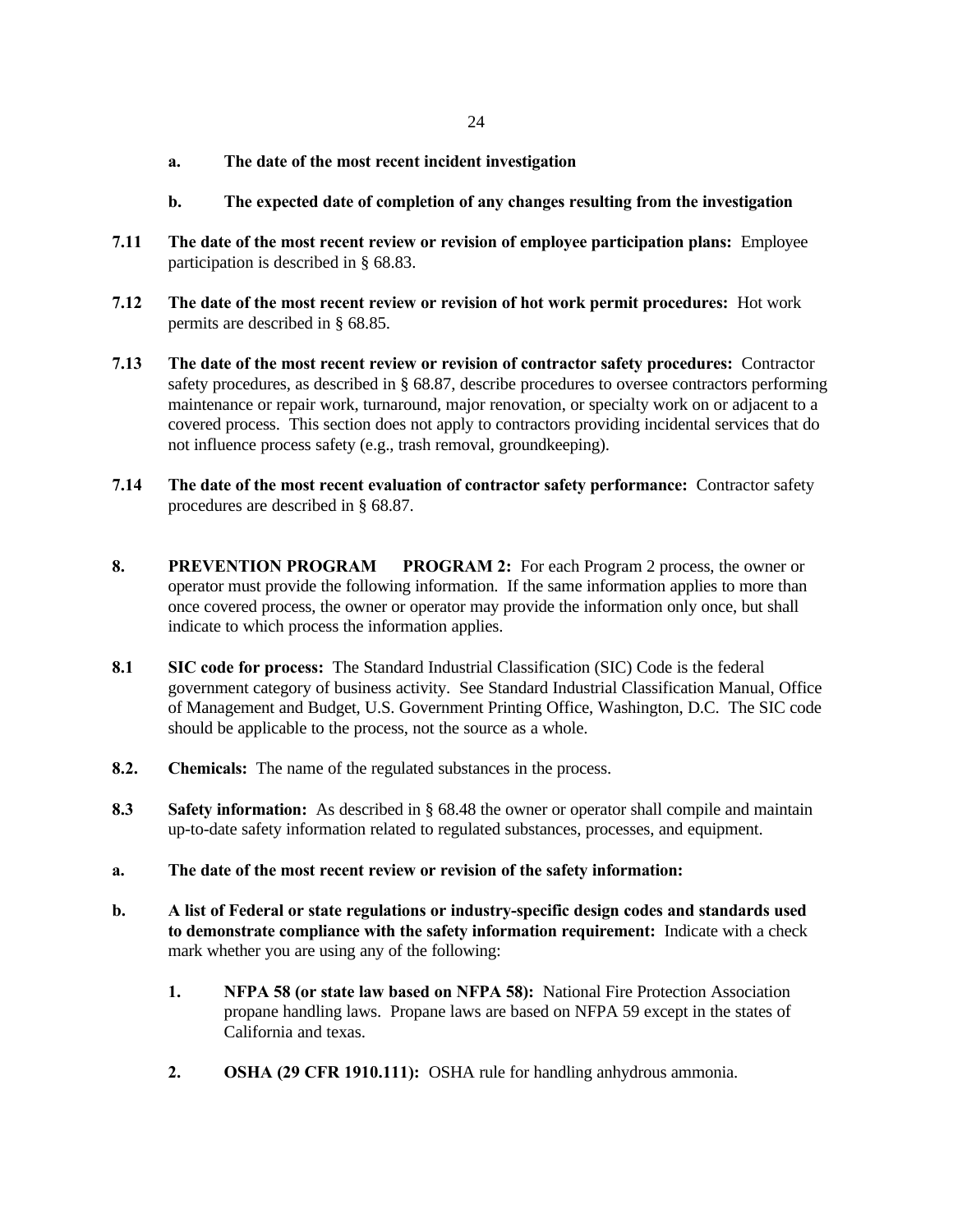- **3. ASTM Standards:** American Society of Testing Materials standards. Establishes standards for materials, products, systems, services, test methods, specifications, classifications, definitions, and recommended practices.
- **4. ANSI Standards:** American National Standards Institute standards. Nationally coordinates voluntary standards. Gives status to standards in such areas as definitions, terminology, symbols, and abbreviations; materials, performance characteristics, procedure, and methods of rating; methods of testing and analysis; size, weight, and volume; safety, health, and building construction.
- **5. ASME Standards:** American Society of Mechanical Engineers standards. Conducts research and develops boiler, pressure vessel, and power test codes. Also develops safety codes and standards for equipment.
- **6. Other (specify)**
- **7. None**
- **8.4 Hazard review:** Your hazard review, as specified in § 68.50, must identify the hazards associated with the process, opportunities for equipment malfunctions or human errors, safeguards needed to control the hazards or prevent equipment malfunction or human error, and any steps used or needed to detect or monitor releases.
	- **a. The date of completion of the most recent hazard review or update**
	- **b. The expected date of completion of any changes resulting from the hazard review**
	- **c. Major hazards:** Indicate with a check mark all major hazards that were identified for the Program 2 process at your source as a result of the hazard review. Major hazards are defined in 7.4(d) of this guidance.
	- **d. Process controls:** Indicate with a check mark all of the process controls used on this Program 2 process. Process controls are equipment and associated procedures used to prevent or limit releases. Process controls are described in 7.4(e) of this guidance.
	- **e. Mitigation systems:** Indicate with a check mark all of the mitigation systems in place to control a release should one occur from the process. Mitigation systems are defined in 7.4(f) of this guidance.
	- **f. Monitoring/detection systems:** Indicate with a check mark the monitoring and detection systems installed to detect a release of a regulated substance from the process. Monitoring/detection systems are described in 7.4(g) of this guidance.
	- **g. Changes since last PHA update:** Indicate with a check mark all of the changes made to the process since the last PHA. PHA changes are described in 7.4(h) of this guidance.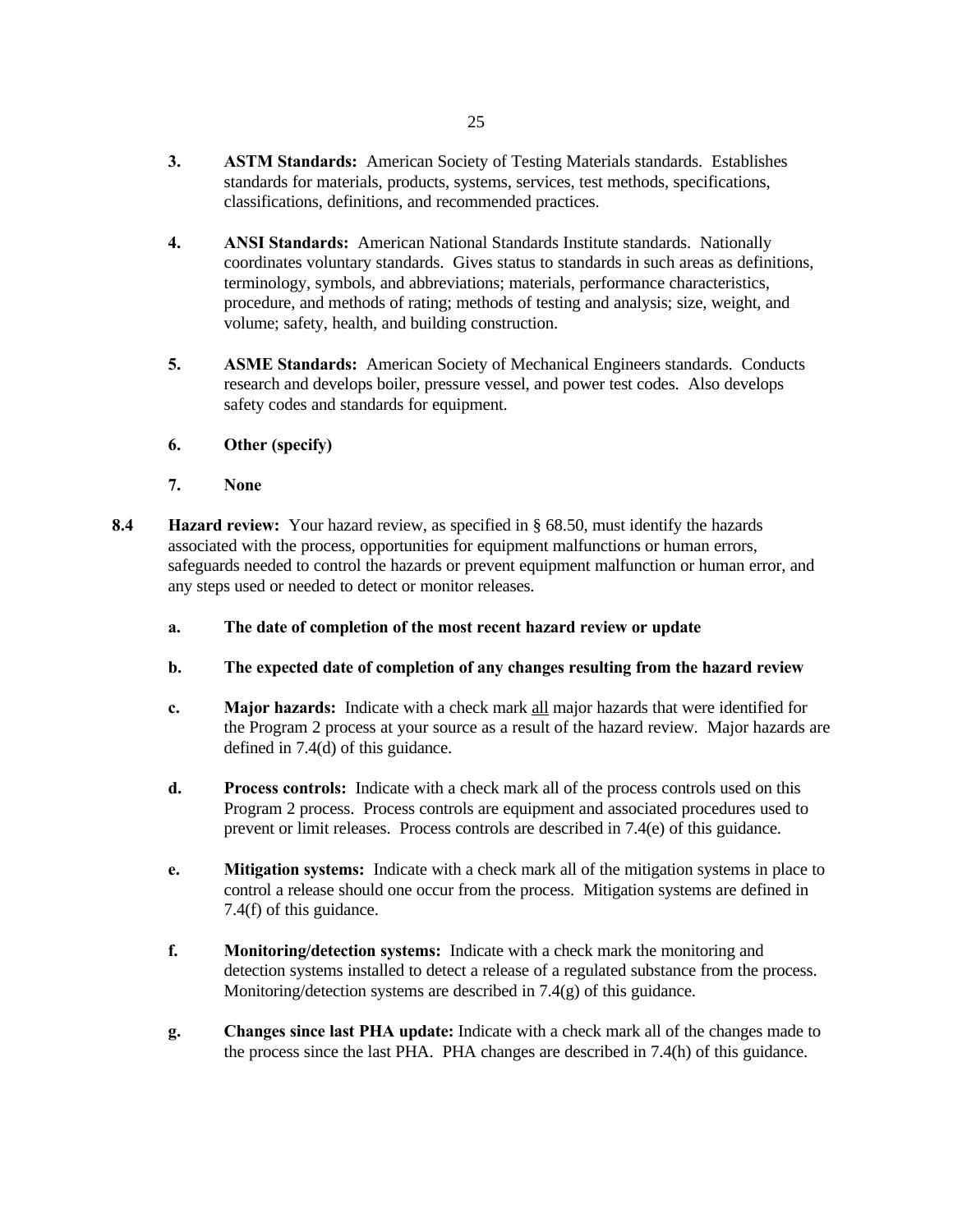- **8.5 The date of the most recent review or revision of operating procedures:** You should have developed and implemented written operating procedures as defined in § 68.52 that provide clear instructions for safely conducting activities involved in each covered process that are consistent with the process safety information. Operating procedures shall be reviewed as often as necessary to assure that they reflect current operating practice, including changes that result from changes in process chemicals, technology, and equipment, and changes to stationary sources. Indicate the date of the most recent review or revision.
- **8.6 Training:** The training program, as specified in § 68.54, should cover initial training for each employee involved in operating a process that emphasizes specific safety and health hazards, emergency operations including shutdown, and safe work practices. You should also offer refresher training at least every three years.
	- **a. The date of the most recent review or revision of training programs**
	- **b. The type of training provided:** Indicate whether the training was held in a classroom, was a combination of classroom and on the job, on the job, or other.
	- **c. The type of competency testing used:** Indicate with a check mark how employees were tested to determine and evaluate comprehension of the training materials.
- **8.7 Maintenance:** The maintenance program, as specified in § 68.56, ensures mechanical integrity of process equipment. The maintenance program procedures should be written, training should be provided for employees involved in maintenance activities, and inspection and testing should be performed in process equipment.
	- **a. The date of the most recent review or revision of maintenance procedures**
	- **b. The date of the most recent equipment inspection or test**
	- **c. The equipment inspected or tested**
- **8.8 Compliance audits:** Indicate the date of your last compliance audit, as specified in § 68.58. Compliance audits are important to evaluate whether the source is in compliance with the risk management program provisions and should be conducted at least every three years by a person knowledgeable in the process.
	- **a. The date of the most recent compliance audit**
	- **b. The expected date of completion of any changes resulting from the compliance audit**
- **8.9 Incident investigation:** Indicate the date of your most recent incident investigation. As specified in § 68.60, you must investigate each incident that resulted in, or could reasonably have resulted in a catastrophic release of a regulated substance.
	- **a. The date of the most recent incident investigation**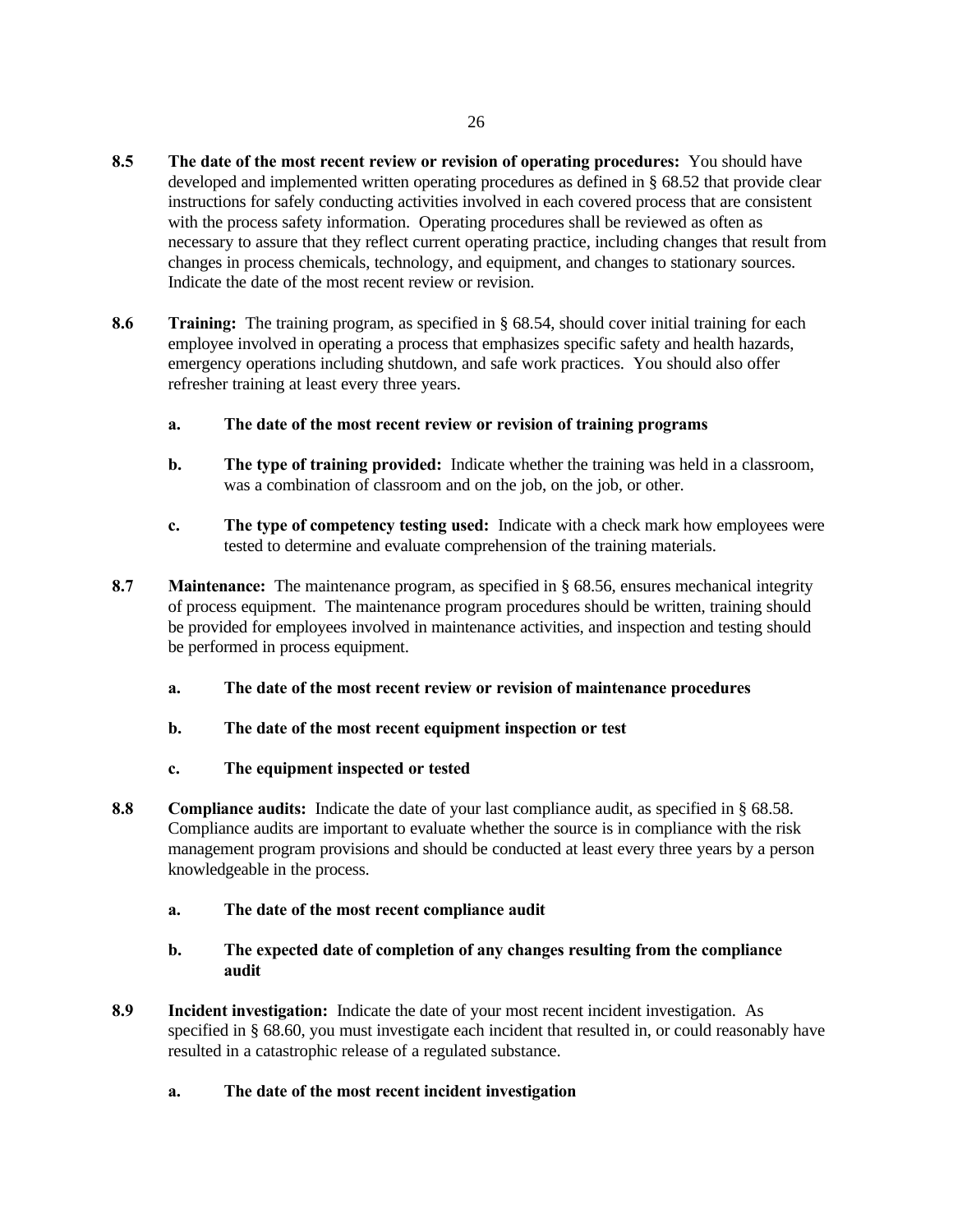- **b. The expected date of completion of any changes resulting from the investigation**
- **8.10 The date of the most recent change that triggered a review or revision of safety information, the hazard review, operating or maintenance procedures, or training:**

### **9. EMERGENCY RESPONSE**

- **9.1 Do you have a written emergency response plan?** Indicate whether or not your source has a written emergency response plan. You are not required to have a plan if all response activities will be handled by public responders or other non-employees.
- **9.2 Does the plan include specific actions to be taken in response to an accidental releases of a regulated substance?** Indicate whether or not whether your plan includes specific actions that should be taken in response to an accidental release of a regulated substance.
- **9.3 Does the plan include procedures for informing the public and local agencies responsible for responding to accidental releases?** Indicate whether or not the plan includes procedures for public notification and notification of local agencies responsible for responding to accidental releases.
- **9.4 Does the plan include information on emergency health care?** Indicate whether or not the plan includes information on emergency health care.
- **9.5 The date of the most recent review or update of the emergency response plan**
- **9.6 The date of the most recent emergency response training for employees:** Enter the date of the last emergency response training. Drills involving your personnel with or without outside emergency response agencies and tabletop exercises of your emergency response plan are acceptable. Single purpose drills (e.g., alarm system drills) may be listed, but exercises that test more aspects of the plan are preferable.
- **9.7 The name and telephone number of the local agency with which the plan is coordinated:** Indicate the name and phone number of the agency that reviewed your plan (e.g., fire department). If you do not have a plan, indicate the agency that will handle responses to releases at your source.
- **9.8 Subject to:** The following is a list of federal and state regulations dealing with emergency response plans. You may or may not be covered under these regulations. Check all that apply.
	- **a. OSHA 1910.38:** OSHA's Emergency Action Plan. All sources are subject to this rule except state and local governments in states without delegated OSHA programs.
	- **b. OSHA 1910.120:** OSHA's Hazardous Waste Operations and Emergency Response (HAZWOPER) plan.